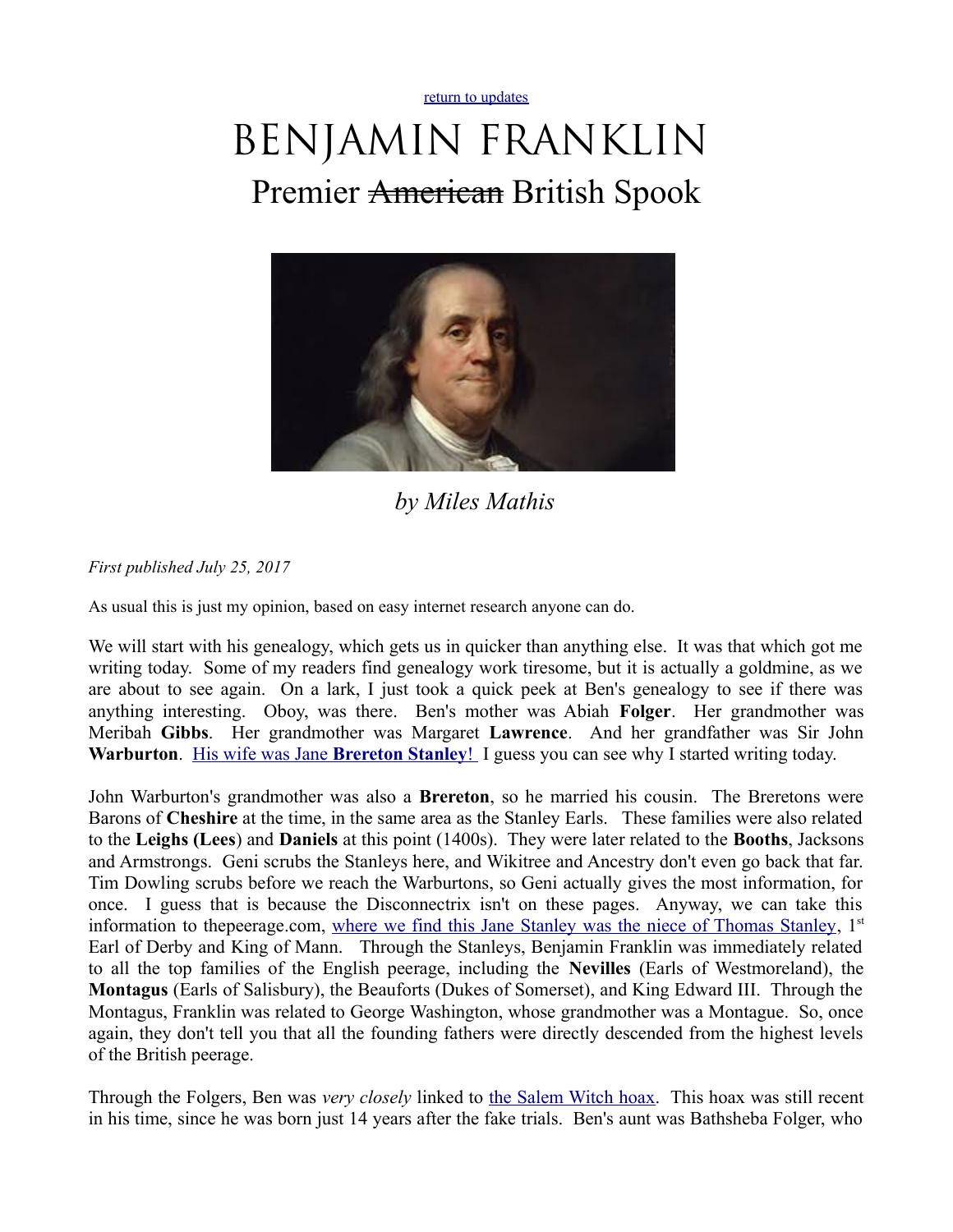married Joseph **Pope**. She was prominent in the Salem trials, being a primary accuser of Rebecca Nurse, Martha Corey and John Proctor, all of whom were allegedly hanged. So that's what Ben's family was involved in at the time. They don't teach you that in history class, do they?



But let's return to the Warburtons. Ben's 5g-grandfather was a Warburton, as we just saw. Who were the Warburtons? Well, they later joined with the Greys and Egertons, acquiring many titles. In more recent times, they became the Egerton-Warburtons. For a current example of this family, see Taron Egerton (above), who starred in the 2014 film *Kingsman: the Secret Service*. A sequel is being released this September. Since the films are obvious spook productions, we see the same families are still at it. Egerton's genealogy is not given, but it is admitted he is from **Anglesey**. This is important because Anglesey was an island that was a territory of the King of Mann. The most important Kings of Mann were Stanleys.

The Warburton estates are in Cheshire near the Stanley estates, and we have already seen the two families were linked early on. The Warburtons became one of the first Baronets in 1611. These Baronets Warburton are scrubbed even at thepeerage.com, with no wives given for the first two. Finally, with the  $3<sup>rd</sup>$  Baronet, we are told he married Diana Alington, whose mother was Lady Diana **Russell.** This was at the time of Ben Franklin's birth, so we see what his relatives were up to in England at the time. Diana Russell's father was William Russell, the 1<sup>st</sup> Duke of Bedford. He was married to Anne **Carr,** whose father was the Earl of Somerset and whose mother was Frances **Howard**. Howard's father was the  $1<sup>st</sup>$  Earl of Suffolk. Frances Howard had previously been married to the  $2<sup>nd</sup>$ Earl of Essex. The Earl of Somerset's great-grandfather was Sir Walter Scott, 3<sup>rd</sup> of Buccleuch. And they were closely related to the **Douglases**, Earls of Angus. They were also related to the **Kennedys** Hepburns, Gordons, and **Lindsays**. The 6<sup>th</sup> Earl of Angus married the daughter of King Henry VII. Of course Henry VII was installed by Thomas Stanley.

Do the mainstream histories tell us Ben Franklin had relatives of this sort before the American Revolution? Not that I know of. In fact, the encyclopedias try to tell us Franklin's father was a soapmaker, and that his grandmother was an indentured servant. They tell us the Folgers were Puritans, "just the sort of rebels destined to transform colonial America." Given what we have discovered, that already looks like a lie. Franklin's family was from the highest levels of the peerage, as we have seen. And like Samuel Parris of Salem, the Folgers weren't real Puritans: they were crypto-Jews running fantastic projects.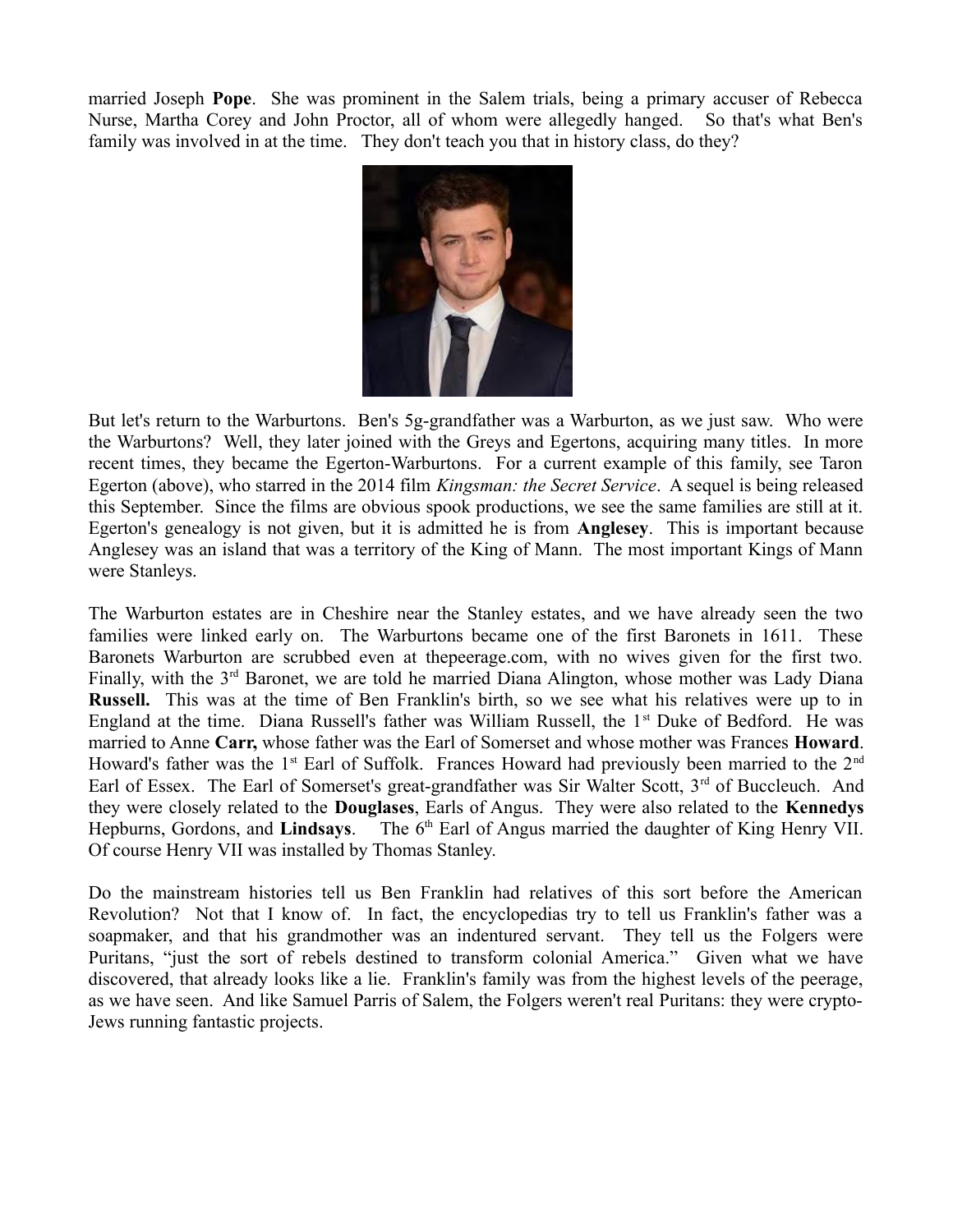

For another indication that Franklin was from great wealth, we find he was closely related to the **Pratts** through the Folgers. Ben's maternal aunt was Dorcas Pratt. The Pratts were descended from Rices and **Byrons**. Like the Folgers, the Pratts were a very prominent family from the beginning, on both sides of the pond. See John Pratt (above), who was Lord Chief Justice of England 1718-1725. His son was the 1st Earl Camden at the time of Ben Franklin. This son was Lord Chancellor and a close friend of William Pitt the Elder. John Pratt's grandson was the 2<sup>nd</sup> Earl Camden, Lord Lieutenant of Ireland. But more important to us here is that he was Secretary of State for War and the Colonies in 1804. So the Pratts had people on both sides of the American Revolution, and one of those people was Ben Franklin.

As for the US Pratts, we know Ben Franklin was related to the later industrialist billionaire Daniel Pratt (b. 1799), since in Daniel Pratt's genealogy we find the same names: [Holt,](https://www.geni.com/people/Elizabeth-Lawrence/5633739018380036728) **Russell**, Putnam, Damon, Flint, **Chandler**, etc. In fact, Daniel Pratt's sister was named Dorcas Pratt, same as Ben Franklin's aunt. The Flints in Daniel Pratt's line come from Salem Village, MA. They try to hide this ancestry of Daniel Pratt by stopping the Pratt line at his father, but we get all we need to make the link in his mother's line.

From the name Chandler, we see where they got the idea for Franklin's father being a soap and candle maker. They tell us he was a chandler. But he wasn't a chandler, he was a **Chandler**. He was descended from people of that name.

Also see Charles Pratt (b. 1830) of Massachusetts who founded Astral Oil in the 1860s and soon joined Rogers and Rockefeller on the ground floor of Standard Oil in 1874. He was also a Dupont.

But back to the Franklins. At Geni they tell us the Franklins were originally Franklines, and they dissappear after a few generations. But I suspect they were actually **Franklands**. Why do I think that? Because the Franklands in the British peerage are closely related to the Russells, and we have already seen that Benjamin Franklin was related to these same Russells through the Warburtons. The 1st Baronet Frankland was created in 1660, about 45 years before Ben was born. The 2<sup>nd</sup> Baronet Frankland married Elizabeth Russell in 1683. She was the daughter of the 3<sup>rd</sup> Baronet Russell and Frances Cromwell. Frances was the daughter of **Oliver Cromwell**, so if I am right about the Franklands, Ben Franklin was very closely related to Cromwell. This is probably one of the main reasons they scrub his Franklin line. Before she married the Baronet Russell, Frances Cromwell had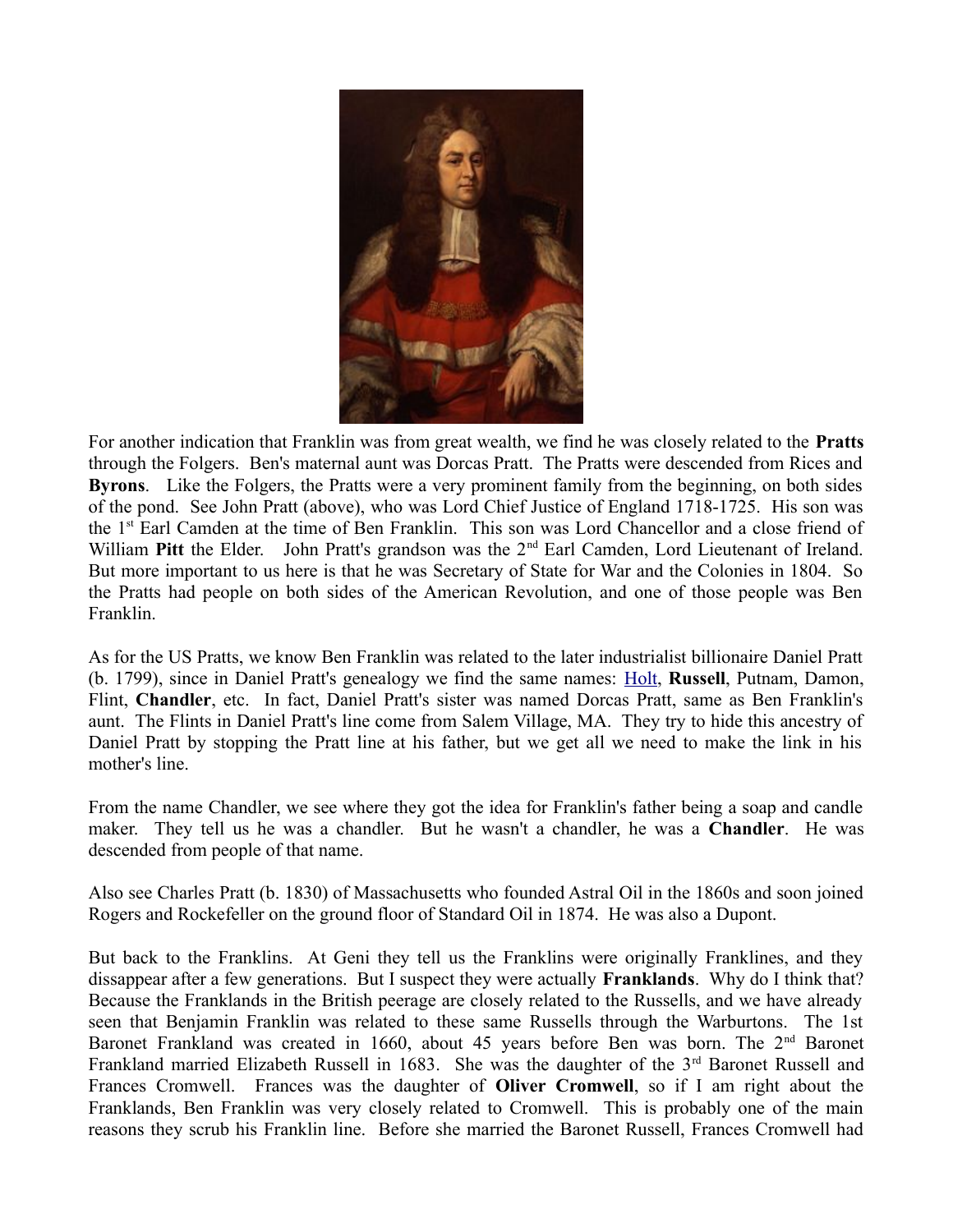been married to Robert **Rich**. . . whose father was Robert Rich, 3<sup>rd</sup> Earl of Warwick. His mother was a **Cavendish**. They also would probably prefer you not make that connection to Ben either, since I have shown in previous papers the Riches were even more obviously Jewish than the rest of these families.

The 3rd Baronet Frankland's daughter married George Henry **Lee**, 3rd Earl of Lichfield, in 1745. Lee's mother was Charlotte **Fitzroy**, illegitimate daughter of King Charles II and Barbara **Villiers**, Duchess of Cleveland. Barbara's father was the Viscount Villiers. Her first husband was Roger **Palmer**, 1st Earl of Castelmaine, whose mother was a **Herbert** (Marquesses of Powis). She was also "associated" with John **Churchill**, 1<sup>st</sup> Duke of Marlborough. So if Ben Franklin was related to these people, you see how deep it goes.

We have more indication he was indeed related to them when we find that the Earl of Lichfield's mother was Lady Elizabeth **Pope,** daughter of the 2<sup>nd</sup> Earl of Downe. Lady Elizabeth married the 3<sup>rd</sup> Earl of **Lindsey**, who was the son of **Montagu** Bertie, 2nd Earl. His mother was Elizabeth Montagu. We saw all of those names in Ben's genealogy above. Remember, we saw that Ben's uncle was Joseph Pope. Through the Warburtons and Stanleys, Ben was related to the Lindsays and **Leighs**, as we saw above. Well, the Earl of Lichfield was a **Lee**, which is just a variant spelling.

Want more proof? OK, if we follow this Elizabeth Montagu, we find she married the  $1<sup>st</sup>$  Earl of Lindsey, whose mother was Mary de Vere. De Vere's stepmother was Lady Neville, daughter of the  $4<sup>th</sup>$ Earl of Westmoreland. Well, these Nevilles were also in Ben's line, since the Stanley we saw above married a Neville. Ben was directly descended from William Stanley. William's brother was Thomas Stanley, and Thomas married Eleanor Neville. Eleanor was the daughter of Richard de Neville, 5<sup>th</sup> Earl of Salisbury.

*So*, to prove the Franklins were the same as the Franklands, all we have to do is make the final link between the Neville, 4<sup>th</sup> Earl of Westmoreland, and the Neville, 5<sup>th</sup> Earl of Salisbury. Well, the 5<sup>th</sup> Earl of Salisbury was the uncle of the 2nd Earl of Westmoreland. So he was the 2g-uncle of the  $4<sup>th</sup>$  Earl of Westmoreland. This means we have truly linked the Franklins to the Franklands, proving Ben Franklin is related to all these people, including Oliver Cromwell, the Riches, and so on. He is also related to the Despensers/Spencers through these Nevilles. See the 5<sup>th</sup> Earl of Salisbury's son Richard Neville, the 16th Earl of Warwick, called the Kingmaker. His wife was Lady Anne Beauchamp, daughter of the 13<sup>th</sup> Earl of Warwick and Isabel le **Despenser**. Isabel was the daughter of the 1<sup>st</sup> Earl of Gloucester. Isabel's first husband was another Beauchamp, the  $1<sup>st</sup>$  Earl of Worchester, and his mother was Joan **FitzAlan**, daughter of the Earl of Arundel. We have seen in previous papers that the FitzAlans are the same as the Stewarts/Stuarts, and that they all descend from William the Conqueror, who was Jewish. In fact, *all* these interconnected families were are looking at are crypto-Jews.

[If you don't believe me, see *When Scotland was Jewish*, written by two Jewish authors. They admit the Stewarts and the other leading families of the peerage were Jewish, although they misdirect by telling us they weren't Davidic or Semitic. They propose they were Sephardic, and that the Sephardic lines aren't Hebraic or Semitic, being only conversos, or converts. However, although their arguments that these lines are Jewish is strong, their argument that they aren't Semitic is very weak. They give you a lot of interconnecting evidence for the Jewish thesis, but supply only a few strands of DNA evidence for the non-Semitic thesis. In previous papers, I have shown you a mountain of evidence of all kinds that these families are *both* Jewish and Semitic. Some are Sephardic, but they all hail back to the Middle East. At any rate, I promise to keep working on that thesis, but I do encourage you to read *When Scotland was Jewish* for yourself, to confirm that the non-Semitic argument is very weak. It looks to me like that was why the book was written by these Jewish authors: they admit what we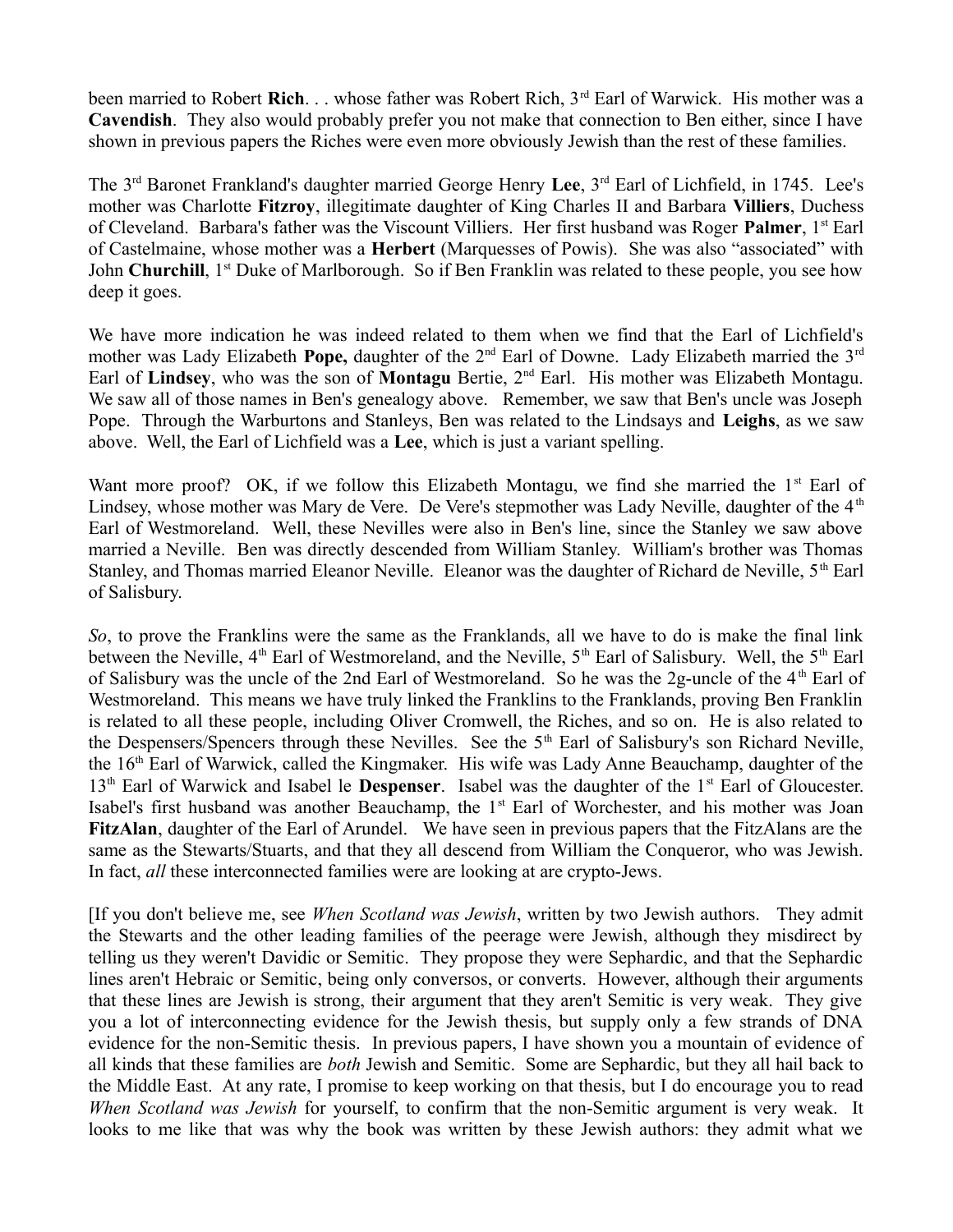already know, but then try to water down and misdirect that admission by denying these people were really Jewish. By the rules of Judaism, converts aren't really Jewish, so admitting these lines were converts isn't the same as admitting they were Jewish. The authors actually undercut their title on purpose, which is very strange. It is proof enough they are misdirecting, since their findings contradict the thesis and title of the book. The whole argument has a slipperiness that is typical: it has that characteristic unction we have come to expect.]

The Nevilles at the time of Ben Franklin include George Neville, the 1<sup>st</sup> Earl of Abergavenny, whose godfather was King George II. This Earl married a Pelham, whose brother was the  $1<sup>st</sup>$  Earl of Chichester. This Thomas Pelham, 1<sup>st</sup> Earl of Chichester married Anne Frankland. Which links the Nevilles and Franklands in the British peerage at the time of Ben Franklin—doubling our bet here. We see that the Nevilles and Franklands/Franklins were tied by marriage over many centuries.

Remember, the King at the time of the American Revolution was George III, grandson of George II. George II was the godfather of Neville, a close relative of Benjamin Franklin. They don't tell you that, do they?

George II was also godfather to George Spencer, 2nd Earl Spencer. So we should ask why George II was godfather to Neville and Spencer. Of course it is because they were also related. Remember, George I's grandmother was Elizabeth Stuart. Her father was King James I Stuart, and he was godfather to James **Egerton**, Viscount Brackley. We have already seen the Egertons above, related to the Warburtons. The Stuarts were related to the Douglases, whom we have also seen above. And the Douglases are related to the Nevilles, Spencers, etc.

What this means is that Benjamin Franklin was also related fairly closely to King George III. Since Ben's genealogy is scrubbed in the Franklin/Frankland line, it is impossible to say how closely, but I have just shown you some of the important links.

And what this means is that the founding fathers were actually from the highest reaches of the British peerage, closely related to the Monarch and the peers they were allegedly fighting in the American Revolution. Which should make us ask if the American Revolution—like the other wars we have unwound—was managed. We always see the same families on both sides of these fake revolutionary wars, indicating a large manufactured event. I will have to gather more proof as we go, but it already looks to me like the War of Independence was largely faked, with the same families controlling the United States both before and after the alleged Revolution. The US has never been independent from the beginning.

But let us return to Ben's bio to continue to unwind it. His early story is almost identical to Mark Twain's. Ben's brother James founded the *New England Courant* in 1721, when Ben was 15, and Ben went into the business. Remember, Mark Twain's brother Orion started a newspaper in Hannibal when Mark was 15, Mark going into the business. Orion was absurdly young to be founding or buying a newspaper, and we find the same thing with James Franklin. James was nine years older than Ben, making him 24. But if their father could only afford to send Ben to school for two years (Ben's schooling ended at age 10), how could James afford to found a newspaper? Another problem is that we are told contradictory stories. On the Wiki page for the *Courant*, we are told Ben was pressed into service as an apprentice at the paper at age 12. Someone can't do math, because when Ben was 12 the year was 1718, *three years* before the founding of the paper. But we do get an interesting clue on that page, when we are told that Ben's "apprenticeship included all sorts of odd jobs, including issuing pamplets, linens, and silks". Beg pardon? What newspaper issues linens and silks? We appear to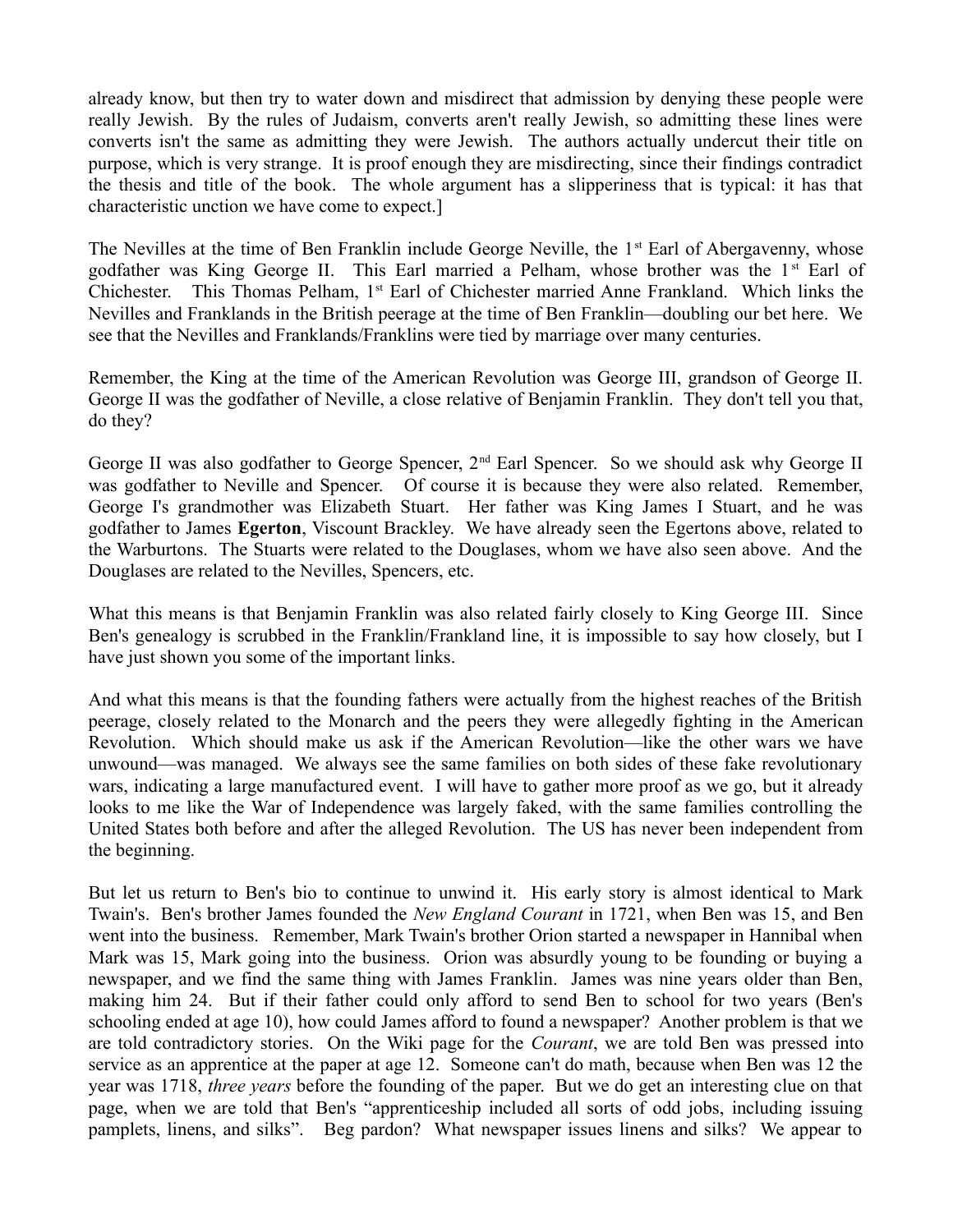have a clue here about the true nature of the Franklins' business, which was dealing in linens and silks —a Jewish trade.



The next part of the bio is equally absurd. At age 17 Ben ran away to Philadelphia. Although this made him a fugitive from his apprenticeship with his brother, he nonetheless took up the same work in Philly, working as a printer. After only a couple of months, the Governor of Pennsylvania, Sir William Keith (above), convinced Ben to go to London to acquire equipment for a new newspaper that Keith wished to start. What? Why would the Governor of the State be talking to this 17-year-old runaway from Boston, from a poor family? And why would the Governor choose a 17-year-old boy to manage his new newspaper? This makes absolutely no sense.

Well, if we click on Keith at Wikipedia, we find he was Lieutenant Governor, not Governor. But he was also a Baronet in the British peerage. A quick perusal of his bio shows us another ridiculous fiction, indicating to me Keith was in British Intelligence. We are supposed to believe that despite being 4<sup>th</sup> Baronet, Keith was mired in debt from early on and ended up dying in debtor's prison. Given the life he lived, that is highly unlikely. As a clue, note his date of death: 11/18. Aces and eights. Curious that his birth date is unknown, but his death date *is* known. Keith's story changes a second time if we go to the page for his Pennsylvania manor, Graeme Park. There we are told he was indeed Governor, since this manor was constructed as an alternative to his Governor's mansion at Shippen House in Philly. This manor is on 1700 acres, indicating Keith was never strapped for money.

You would think the historians could agree on whether Keith was Governor or Lieutenant Governor.

If we go to thepeerage.com for more on Keith, we find he is scrubbed there as well. Wikipedia told he was the  $4<sup>th</sup>$  Baronet, but the  $4<sup>th</sup>$  Baronet is given no parents, not even being tied to the  $3<sup>rd</sup>$  Baronet. Very strange. In fact, there is no 3<sup>rd</sup> Baronet, or  $2^{nd}$  or 1<sup>st</sup>. Keith's father would appear to be George Keith, 7<sup>th</sup> Earl Marischal. George Keith's mother was Mary Erskine, and her mother was Mary **Stuart**—daughter of the 1<sup>st</sup> Duke of Lennox! George Keith married Mary Hay, whose mother was Anne Douglas daughter of the  $7<sup>th</sup>$  Earl of Morton. See above, where Ben Franklin was also descended from these same Douglases through the Warburtons. Ben was also a FitzAlan, and the FitzAlans are the same family as the Stuarts. This indicates Ben was related to Governor Keith, which is why the Governor was talking to him at age 17.

The Douglases were also closely related to the Hamiltons, so this means Ben was related to Alexander Hamilton. For more proof of that, we find that George Keith was a member of Hamilton's expedition to England in 1648. That would be James Hamilton,  $1<sup>st</sup>$  Duke Hamilton, third in line to the throne of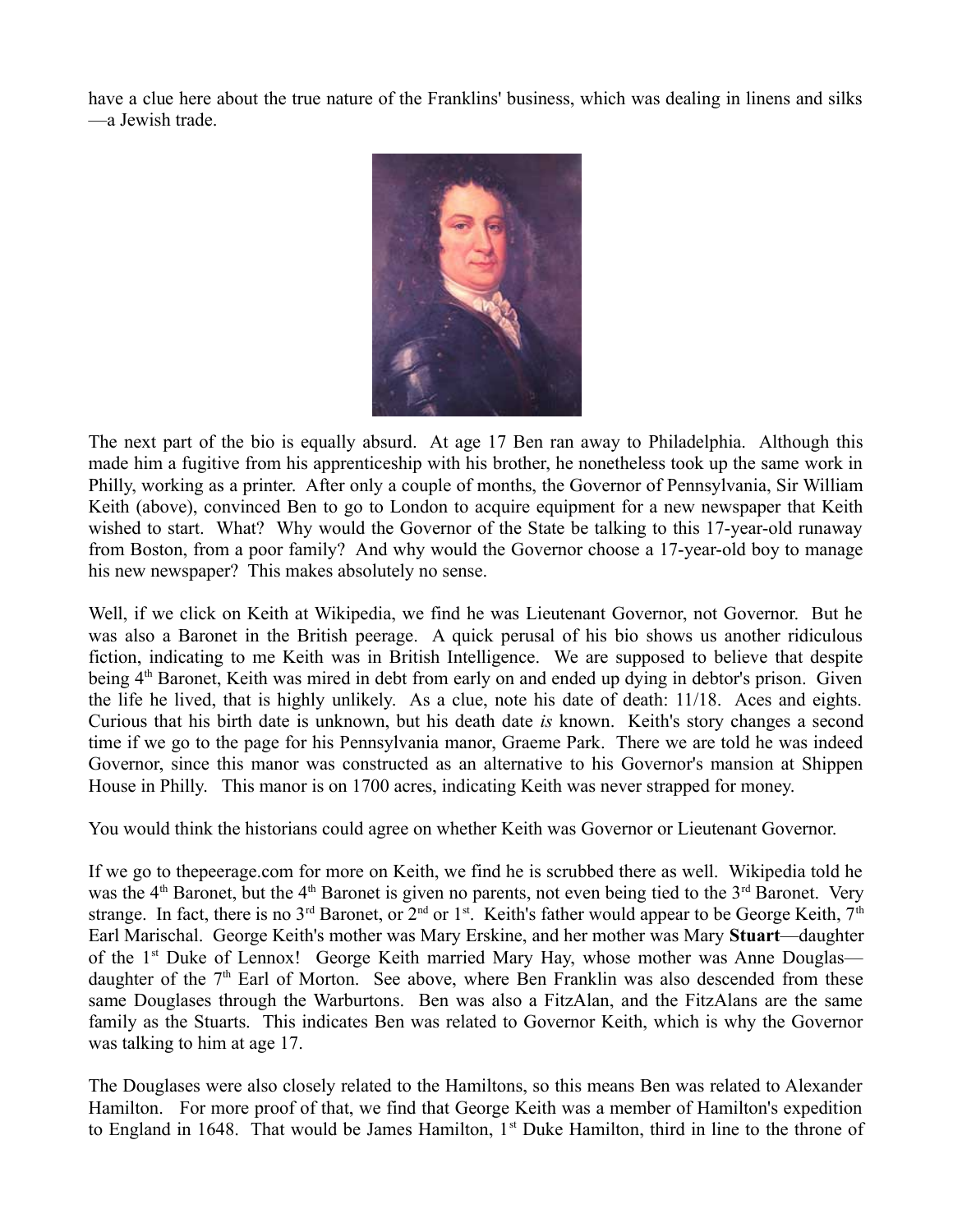Scotland. He was a chief advisor to King Charles I Stuart of England. His dukedom soon passed to the Douglases, who became the Dukes of Hamilton.

The 8<sup>th</sup> Earl Marischal, William Keith, also married a Douglas. His wife was Mary Drummond, whose mother was Jean Douglas, daughter of the  $1<sup>st</sup>$  Marquess Douglas. This Marquess was married to a Gordon, daughter of the 1<sup>st</sup> Marquess of Huntley and Henrietta Stuart. Henrietta was another daughter of the Duke of Lennox. Curiously, Wikipedia contradicts the peerage.com on this  $8<sup>th</sup>$  Earl. Wiki tells us the  $7<sup>th</sup>$  Earl had no surviving son, while thepeerage tells us the  $8<sup>th</sup>$  Earl was the son of the  $7<sup>th</sup>$  Earl. On the Wiki page for the 6<sup>th</sup> Earl, we are told the 7<sup>th</sup> and 8<sup>th</sup> Earls were brothers. Wiki has no page for the 8th Earl, although thepeerage tells us he was a Privy Councillor. This misdirection tends to confirm my guess that the  $4<sup>th</sup>$  Baronet Keith comes from this line at this point. Also notice that these Keiths are related at this time to the **Forbes** and **Turners**.

The 9<sup>th</sup> Earl Marischal, George Keith, a contemporary of Franklin, was—like the Baronet William Keith—a leading Jacobite. George was likely a nephew of William. George Keith was Prussian ambassador to France and Spain, which is also curious, being that he was not Prussian. Nonetheless, he was awarded the Black Eagle of Prussia in 1752.

So let's return to Wikipedia for more information on these Keiths. The 5<sup>th</sup> Earl of Marischal was one of the most powerful men in Scotland in the early  $17<sup>th</sup>$  century. His daughter married John Campbell of Cawdor. His son the  $6<sup>th</sup>$  Earl was Commander of the King's Navy in Scotland, in which capacity he sailed in 1634 to assist Wladislaw IV **Vasa** of Poland. I trust you recognize that name Vasa from [previous papers,](http://mileswmathis.com/napoleon.pdf) where we found they were prominent crypto-Jews that captured many thrones of Europe—sort of like the Medicis.

The 10<sup>th</sup> Earl of Marischal was also a Prussian Ambassador, serving under Frederick the Great. We are told he was in Prussia because he had his titles and lands stripped for being a Jacobite. However, as usual, he was pardoned by a new King (George II) and regained his lands and titles. This once again indicates he was in British Intelligence, acting as some sort of spy. His brother James was a field marshal (5-star general) in the Prussian army, indicating the same thing. They were both friends and patrons of Jean-Jacques Rousseau, again indicating the same thing. As now, all these prominent writers were spooks working on projects. Rousseau was a contemporary Plato, selling fascism under a cover of progressivism. See his *Social Contract*.

And again, Wiki does not match thepeerage. Wiki says the  $10<sup>th</sup>$  Earl was the son of the 9<sup>th</sup>, but thepeerage gives no children for the  $9<sup>th</sup>$ . There is no  $10<sup>th</sup>$  Earl Marischal, George Keith, at thepeerage.com. Once again, I assume one reason for this misdirection is to hide something about Governor Keith of Pennsylvania. This Keith is given as a Baronet of Ludquharn, and it is admitted these Keiths were the same as the Marischal Keiths, not only having the same name but marrying the same top families of Scotland. Given that the Marischal Keiths were fantastically wealthy, there is no chance the Baronet Keith in the same years was broke. It is all a cover story, and as I said it look to me like it is another cover for Intel. All these Keiths look like prominent spooks, so the fact that Ben Franklin is being sent by one of them to London at age 17 is the biggest red flag we could find.

The next huge red flag is Thomas Denham, who allegedly helped Ben return to the States. Denham was a wealthy merchant who allegedly hired Ben as a clerk and bookkeeper. But again, the story makes no sense. Given that Ben dropped out of school at age 10, it is very unlikely he could have worked as a printer or typesetter in his teens. A 4<sup>th</sup>-grade education simply doesn't prepare you for work of that sort. It also doesn't prepare you to be a clerk or bookkeeper. We are told Denham just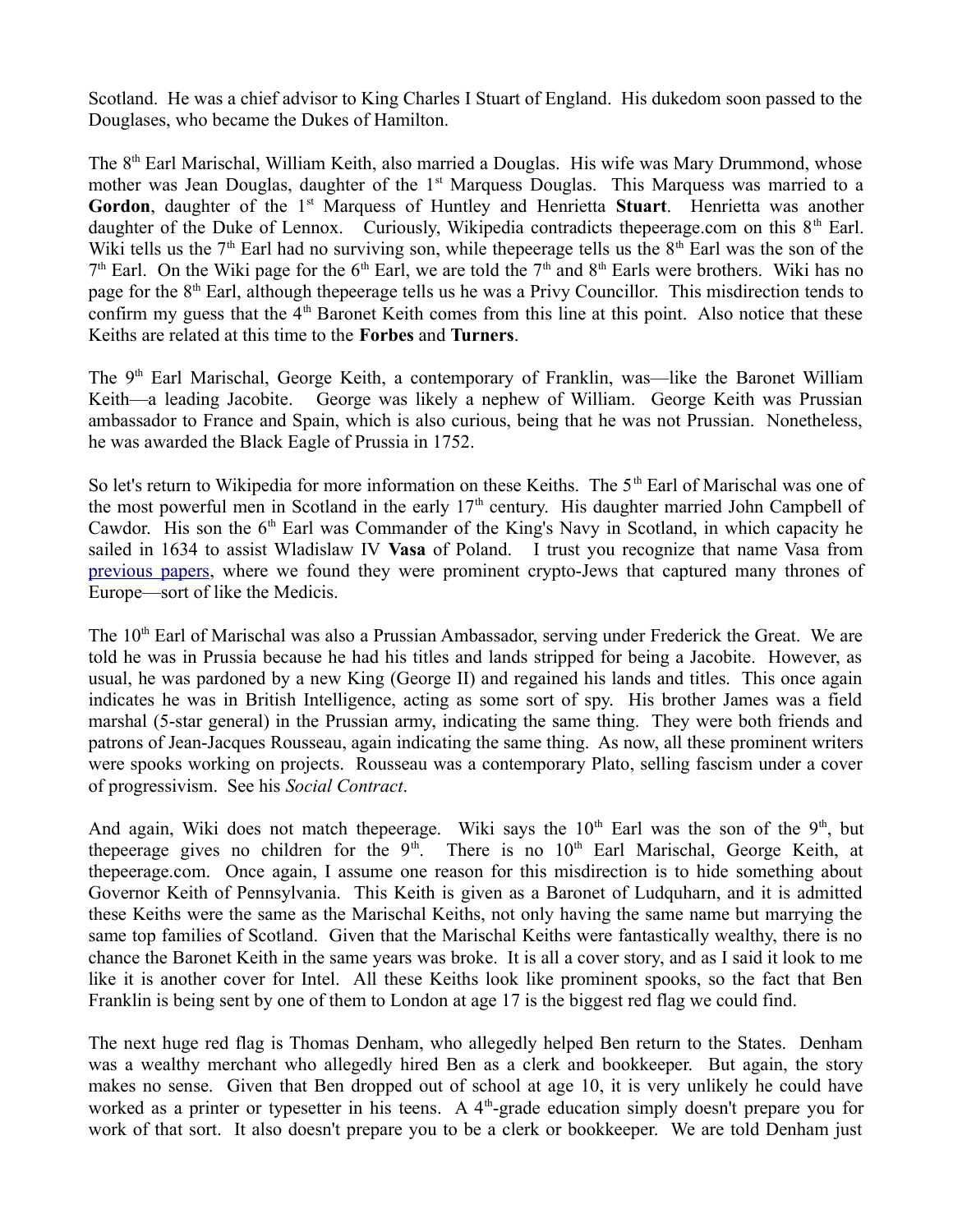happened to be in London paying off old debts, but if you believe that you need serious help from Mars. We are then told Ben lived with Denham until 1727, when Denham died. What? Since Ben was 21 at the time, this must look a bit strange. Why would Ben move in with this benefactor? If such a thing happened today, we would all assume they were lovers, and I suggest you do the same here. Ben's mainstream bio stinks to high heaven, and it doesn't take a genius to come to the quick conclusion he was a young Intel recruit, hired for the usual reasons: 1) he was from a prominent family, 2) he was a crypto-Jew, 3) he was gay.

Wikipedia gives no dates for this Thomas Denham, and no such person comes up on a people search. As usual, he is a ghost. But we do get the usual clues. One, Denham was alleged to be a Quaker. That indicates he was a spook, since the Quakers [were a Jewish front](http://mileswmathis.com/fox.pdf) back to their founding by George Fox. Two, Ben is alleged to have helped Denham thwart a plot against one of his friends, the lawyer Andrew **Hamilton**. We just saw that name, didn't we? Three, although Denham—his best friend and roommate —allegedly died under the same roof and under the care of Ben, Ben couldn't remember what he died of in his autobiography: "I forget what his distemper was". OK.

[**Addendum next day**: rereading this for typos, it occurred to me that Denham is a slur of **Dunham.** I suggest this guy was actually Thomas Dunham, which would link him to many people, including Obama, Georgia O'Keeffe, and of course the **Stanley** Earls. In pursuit of this, I went to thepeerage to seek a Thomas Dunham. I didn't find that, but I did find Stanley Ann Dunham, Obama's mother. In my previous research, I missed that. Why is Obama's mother listed in thepeerage? Obama is also listed there. Is he a peer? Well Stanley Ann Dunham's father was Stanley **Armour** Dunham, linking them to the wealthy Armour family. His mother was Ruth Lucille Armour. Her line ends, but she was married to Ralph Waldo **Emerson** Dunham. He wasn't just named for Emerson, he was related to him. But that still doesn't explain why any of these people are in the peerage. It may be through the Paynes. Stanley Armour Dunham married Madelyn **Lee Payne**. Or, it could be through the Lees, who we saw above. Or it could be through the *Stanleys*. Or it could be all three. We test that theory by looking at the Stanley peers at this time. One is Edward Lyulph Stanley, 4<sup>th</sup> Baron Sheffield, whose mother was Henrietta Dillon-**Lee**. His daughter married a Hamilton. Another daughter married a **Montagu**, whose mother was a **Cohen**. Henry Stanley, 3<sup>rd</sup> Baron of Alderley, was also the son of a Dillon-Lee. These Dillon-Lees were Viscounts, related to the Phipps. See John Shaffer Phipps below, head of Hanover Bank and US Steel. These Lees are the Earls of Lichfield was saw above, with whom the Dillons married in the time of Ben Franklin. This indicates Obama's grandmother was indeed a Lee of this line.

Stanley, the 5<sup>th</sup> Baron Sheffield, had a daughter named Katharine, and she married Hon. Maurice Fox Pitt Lubbock, son of Alice Fox-Pitt. Alice's mother was also a Stanley, so we see cousins marrying again. Her father was Lt. General Augustus Fox-Pitt Rivers, whose mother was a Douglas (Earls of Morton). To start with, even the town I grew up in (Lubbock, TX) is pulled in here, which is interesting to me. These people run the whole world and all least parts of it, as we see. John Lubbock was the Baron Avebury, which I didn't know. Also didn't know his mother-in-law was a Stanley. Lubbock's son married a Stewart, and her mother was a Johnson—possibly linking us to Samuel Johnson below. Perhaps more to the point here, we see the names Fox and Pitt, linking us to the Quakers and to William Pitt (also Brad Pitt).

Another Stanley is Edward Stanley, b. 1918, 18<sup>th</sup> Earl of Derby. He married Lady Isabel Milles-Lade, daughter of Henry **Milles**. Isabel's brother was the 4<sup>th</sup> Earl of Sondes. Why do I mention him? Do you remember Charles Manson's middle name? Charles **Milles** Manson. Wouldn't it be funny if he was also a peer? This Stanley is also closely related to Hamiltons and Montagus, as well as Villiers.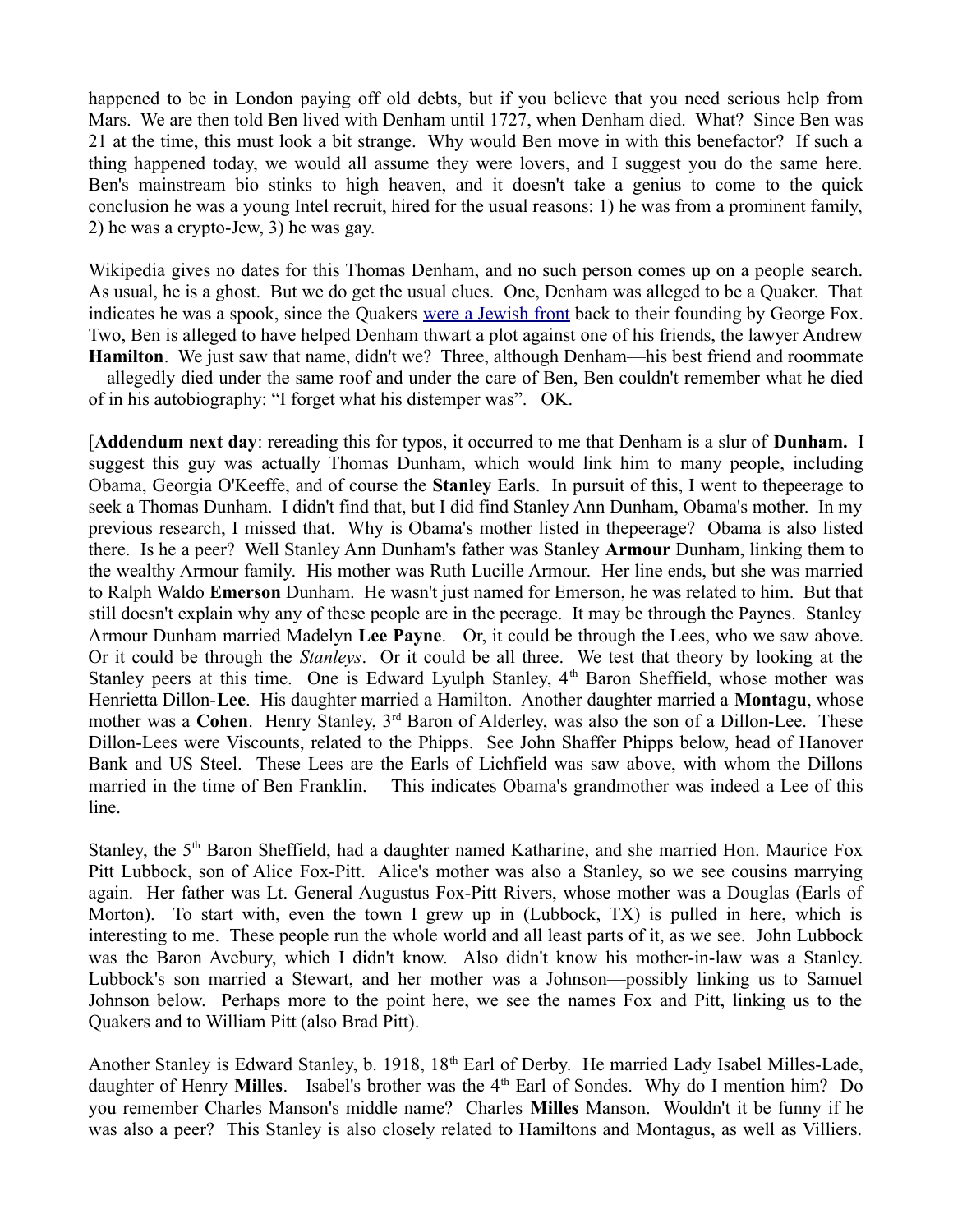His brother married an Egerton.

For confirmation of Obama's ties to the peerage, let us search on the name Payne. We find Gen. William Payne, 1<sup>st</sup> Baronet, which doesn't immediately help us with Obama, but which does help us with Franklin. His son married Emily Frankland-Russell, daughter of Robert Frankland-Russell,  $7<sup>th</sup>$ Baronet. The  $6<sup>th</sup>$  Baronet was a Frankland, so where did the Russell come from? Thepeerage.com doesn't tell us. The women of that time were Murrays (Dukes of Atholl), Hamiltons, and Grants, not Russells, but they are all related to Russells. All this links Ben Franklin to Thomas Paine, of course, since that is just a variant spelling. These Frankland-Russells were also related to the Crowes, which probably tells us where Russell Crowe came from.

More links between Payne and Franklin are found when Capt. Philip Payne-Gallwey of the peerage married Frances Warburton in 1854. Her mother was Alicia Bunbury-Isaac, obviously a Jewish name. Philip's son Stephen married Linda **Steiner**, ditto. Philip's son Arthur married Grace **Stanley** Pardy in 1888, giving us another link between the Paynes and Stanleys we were looking for. Philip's son Albert married Katharine **Vaughan-Lee,** giving us another link we were looking for between the Paynes and the Lees. This confirms Obama's ties to the peerage once more. It also probably pulls in David **Vaughan** Icke, showing another way he fits in here.

But let us return to Thomas Denham/Dunham. I couldn't find any Dunhams in the peerage who went back that far, so there is more misdirection we have to get past. Could it be these Dunhams were originally Durhams? Well, we do find three Thomas Durhams of the peerage, all of the time of Ben Franklin. The oldest is Thomas Durham, b. 1732,  $5<sup>th</sup>$  of Largo and Polton. He married Anne Calderwood, daughter of a **Steuart**, so we seem to be on the right track. These Steuarts were related to Hamiltons and Hopes, so that doubles and triples our bet. This Durham's great-grandmother was a Swift, which is also interesting, since Stanley Ann Dunham is related to Taylor Swift. This Thomas Durham is still too young to be our Thomas Denham, so we look for his grandfather. Unfortunately, he is scrubbed. Thomas Durham's father is given as James Durham,  $4<sup>th</sup>$  of Largo, but he has no links to the  $3<sup>rd</sup>$  of Largo. Very curious. Also no 1<sup>st</sup> or  $2<sup>nd</sup>$  of Largo. If we take this information to Geni, we find the 2<sup>nd</sup> of Largo was Francis Durham, also the 7<sup>th</sup> of **Pitt**kerrow. But still no 3<sup>rd</sup> of Largo. Wikitree gives us the  $3<sup>rd</sup>$  of Largo as James Durham, b. 1850. But that gives us 82 years between the  $3<sup>rd</sup>$  and  $5<sup>th</sup>$ . Highly unlikely. Was your grandfather 82 when you were born? At any rate, the Thomas Durham we seek may have been his brother. None of these sites are giving us siblings. Wikitree and Geni imply these Barons of Largo only had one child each, which is also unlikely for the time. Given that these Durhams are related to all the same families we have been looking at, my guess is Thomas Denham is really Thomas Durham of Largo. Seeing that these Durhams are from Fife, Scotland, we have another indication I am right. The Barony of Largo was first given to Andrew Wood, Lord High Admiral of Scotland in around 1500. He married Elizabeth Lundie, whose mother was Elizabeth **Lindsay**. Lindsay's parents were Lord Lindsay of the Byres and Agnes **Stewart**. Agnes' grandfather was Robert Stewart, the Duke of Albany, and his father was Robert II Stewart, King of Scotland, whom we have already seen in this paper. Lord Lindsay's mother was Christiana **Keith**, an ancestor of Governor Keith of Massachusetts above. Her nephew married a Hamilton and their son was William de Keith, 1<sup>st</sup> Earl Marischal, of the Marischals we saw above.

I hope you see what that means. It means we have linked Thomas Denham/Durham to Governor Keith, and both to Ben Franklin, explaining why one of them was responsible for Franklin going to London and the other responsible for him returning.]

Although I have written eight pages already, I am only a few paragraphs into Franklin's biography. But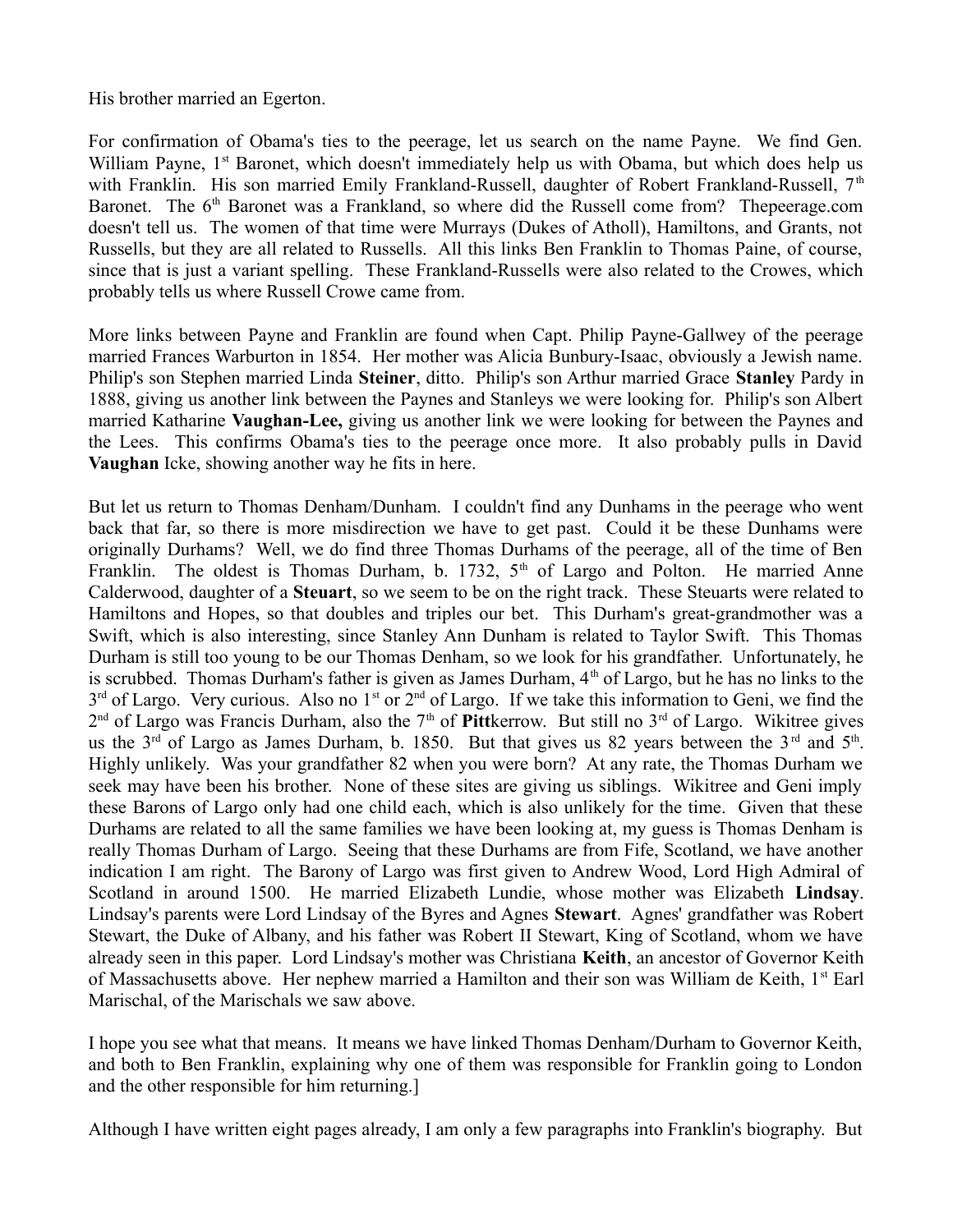I am already finding it an absurd patchwork of impossibilities and contradictions, written in a naïve style as if for children. I find myself thinking, "What adult historian would be fooled by this?" Then I remind myself that those who commonly read these bios are indeed children. We commonly learn about the founding fathers in school, when we are teens or younger. Some history majors may read about them in college, but even then they are less than 22 years old. Which explains the form of these stories. They rely on you not coming back to them as an adult and rereading them, because if you do you may spot all these obvious flaws in reasoning, logic, fact, and continuity. So I assume adult historians *aren't* fooled by this garbage. They are simply paid to shovel it.

At age 22, Ben set up a printing house with Hugh Meredith. Again, kind of unbelievable for a poor young man with a  $4<sup>th</sup>$ -grade education. But who is Hugh Meredith? We are told he was a farmer who took an interest in newspaper publishing. Right. He and Ben went to work for Samuel **Keimer**, who founded the *Pennsylvania Gazette*. He is another ghost whose bio makes no sense. One clue we get is that after he sold the paper to Franklin, he went to Barbados. We have seen Barbados over and over as a hub of these crypto-Jewish millionaires. Samuel Parris of the Salem hoax was from there, for instance. And Keimer is another Jewish name. In fact, Ben admitted Keimer was Jewish, telling us he had a Jewish beard and recognized the sabbath on Saturday.

At age 23, Franklin bought this newspaper from Keimer. Really? With what, green stamps? We assume he bought it with the small legacy he got from Denham, but that is convenient, isn't it? Denham appears in the story and then dies just when Franklin is in need of money. How many boys from poor families are able to buy newspapers when they are 23? Remind yourself that Ben should have had no family connections in Philly either, since he was from Boston. So we are supposed to believe he did this all on his own.

Another clue to Ben's spook status is the Junto Club, which he allegedly founded at age 21. In my experience, only spooks are involved in these clubs. This was supposed to be a philosophy and charity club, but how did Ben have enough funds to be charitable at age 21? He should have been in need of charity, not a provider. The name is also a clue, since it is fake masculinization of the word "junta". A junta is of course the government of an authoritarian state by military officers. So why does anyone believe Ben's club was anything different? Another clue is Ben's fellow officer George **Webb**. We have seen the Webbs have been one of the most prominent crypto-Jewish families from the beginning, right up there with the Morrisons and Bennetts. The name by itself should always be a tall red flag. Other founding members of the Junto were Parsons, Potts, Grace, Breintnall, Godfrey, and Scull. Parsons we have hit before. Potts is often Jewish, just search on "Potts Jewish".

Grace is also Jewish. Many current actors with the name Grace are Jewish, for instance. See Topher Grace, Maggie Grace (whose father ran a jewelry business), and others. Also see William **Russell** Grace, founder of Grace and Co., and note his middle name. It came from his mother, but she of course is scrubbed at Geni. Grace's brother was named **Morgan Stanislaus** Grace, so that is also a clue. It links them to Poland and the Vasas we saw above. It also links them to King Louis XVIII, whose full name was Louis Stanislas Xavier, which [I have shown you](http://mileswmathis.com/frev.pdf) was a very strange name for a French king. William Grace's sister married John Eyre, whose grandmother was Bridget **Herbert**. See above for the name Herbert, high up in the British peerage. His other grandmother was **Jane Eyre**. William married Lilius Gilchrest, whose great-grandfather was Isaac Wiley—a Jewish name. Gilchrest was also related to the Watts and **Robinsons** of Massachusetts and Maine. See her recent ancestor [Moses Robinson](https://www.geni.com/people/Mary-Robinson/6000000009110984568) who came over from Ireland. His wife was. . . wait for it. . . Mary **Fitzgerald**. William Grace's brother John had a son named Cecil **Stanley** Grace. His other brother Michael married Margarita **Mason**, and their children did extremely well in their marriages. One daughter married John Shaffer **Phipps**, head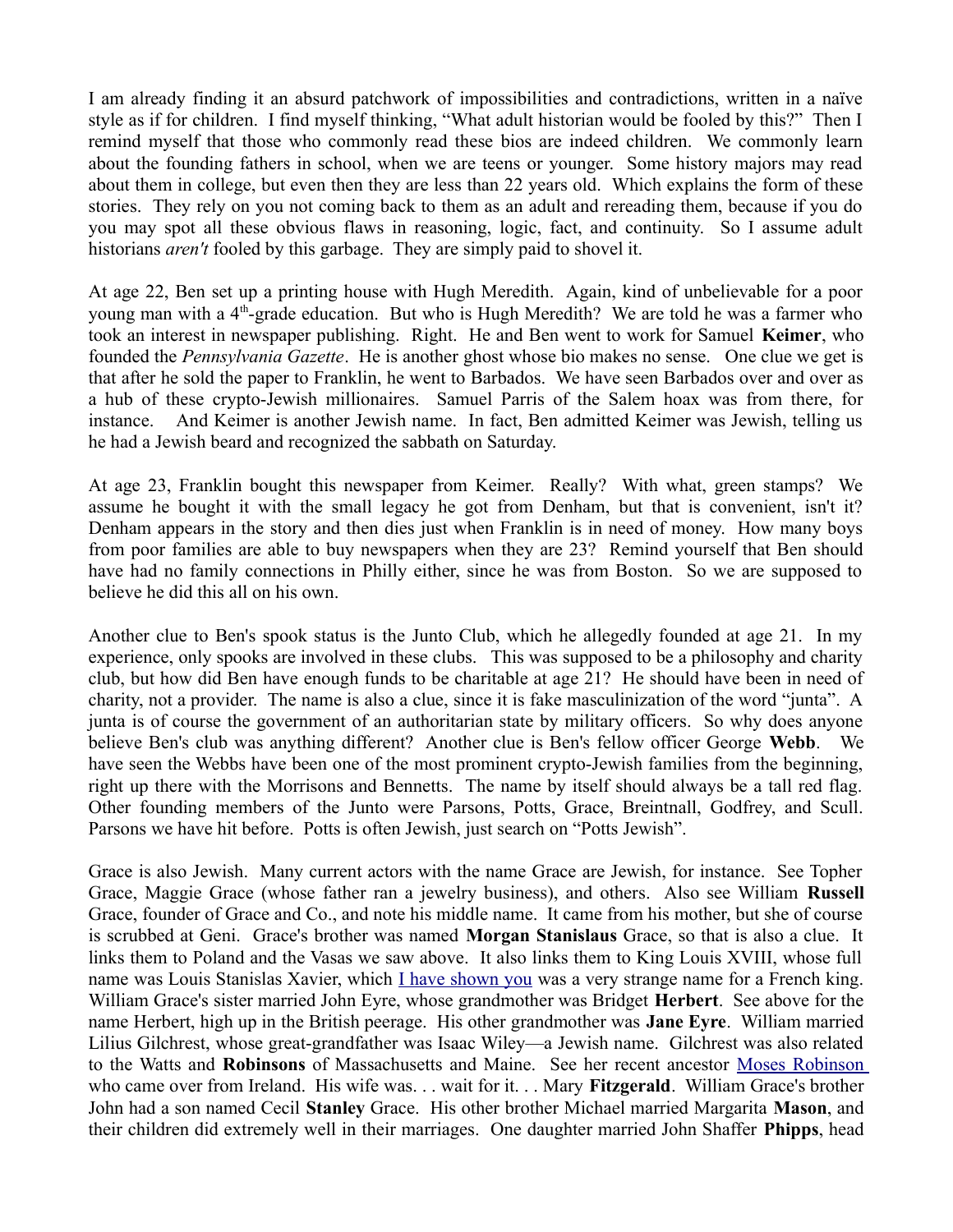of Hanover Bank and US Steel. Another daughter married Richard Hely-Hutchinson, 6<sup>th</sup> Earl of Donoughmore. His other daughter married a cousin, Raymond **Hamilton**-Grace, who was related to the **Smijth-Windhams** and the **Trotters**. Brad Pitt is a Trotter, remember. And the name Hamilton of course links us back to Ben Franklin's genealogy. It is the fourth time we have seen the name in this paper.

Geni doesn't tell you, but these Hamilton-Graces were in the peerage. They got in through the Smijth-Windhams. Joseph Smijth-Windham was the son of Sir William Smijth, 7<sup>th</sup> Baronet Smith of Hill Hall. The Trotters also entered the peerage at the same time, by marrying this Baronet. So I have now proved William Russell Grace came from the peerage, which means my assumption that his mother's name Russell came from the peerage is confirmed. This would tend to confirm his links to other European royalty, via his brother's middle name Stanislaus.

Also notice that this Baronet Smith changed the spelling of his name, adding a "j". Why would he do that. With the "j", the spelling is Dutch. Why would a supposedly English Baronet change his name to a Dutch spelling? Well, because many of these Jewish peers came over from Amsterdam or Rotterdam.

But back to the spooky Junto Club. Founding member Joseph **Breintnall** later became first secretary of the Library Company of Philadelphia. Since it collected these faked manuscripts, he was just a premier propagandist. He wrote under the code-name BusyBody, co-authoring with Franklin the 32 letters printed in the *American Weekly Mercury*. Note the number, which is a Masonic number, almost as important as 33. He was also Sheriff of Philadelphia, appointed by George II—who we have seen several times above. But most importantly, he was a wealthy merchant. This points us to the fact he was. . . yep, Jewish. For one thing, he was a Quaker, and I have told you what to think of that. Also see the later General Reginald **Heber** Breintnall. Heber is a Jewish name, a variant of [Eber.](https://en.wikipedia.org/wiki/Eber) Also see George Washington Breintnall, the Drummer Boy of Shiloh, who allegedly stood by himself against 60 of Mosby's men. Right. His wife was a Wissler, which is Jewish. The Breintnalls were also [later](https://www.findagrave.com/cgi-bin/fg.cgi?page=gr&GRid=132622521) [related to the Parks,](https://www.findagrave.com/cgi-bin/fg.cgi?page=gr&GRid=132622521) which ties us back to [my recent paper on MLK.](http://mileswmathis.com/mlk.pdf) MLK, Rosa Parks, and Billy Graham were all Parks. The Breintnalls were also [related to the Ripleys.](https://findagrave.com/cgi-bin/fg.cgi/Public%20Health%20Museums%3C/fg.cgi?page=gr&GRid=17926455) See my paper on [Daisy](http://mileswmathis.com/daisy.pdf) [Ripley.](http://mileswmathis.com/daisy.pdf)



Scull is another Jewish name. See Robert Scull (above), famous modern art collector and taxi tycoon of NYC. His wife was Ethel Redner, also Jewish. *The New York Times* [admits they were Jewish.](http://www.nytimes.com/2010/04/10/arts/design/10scull.html) They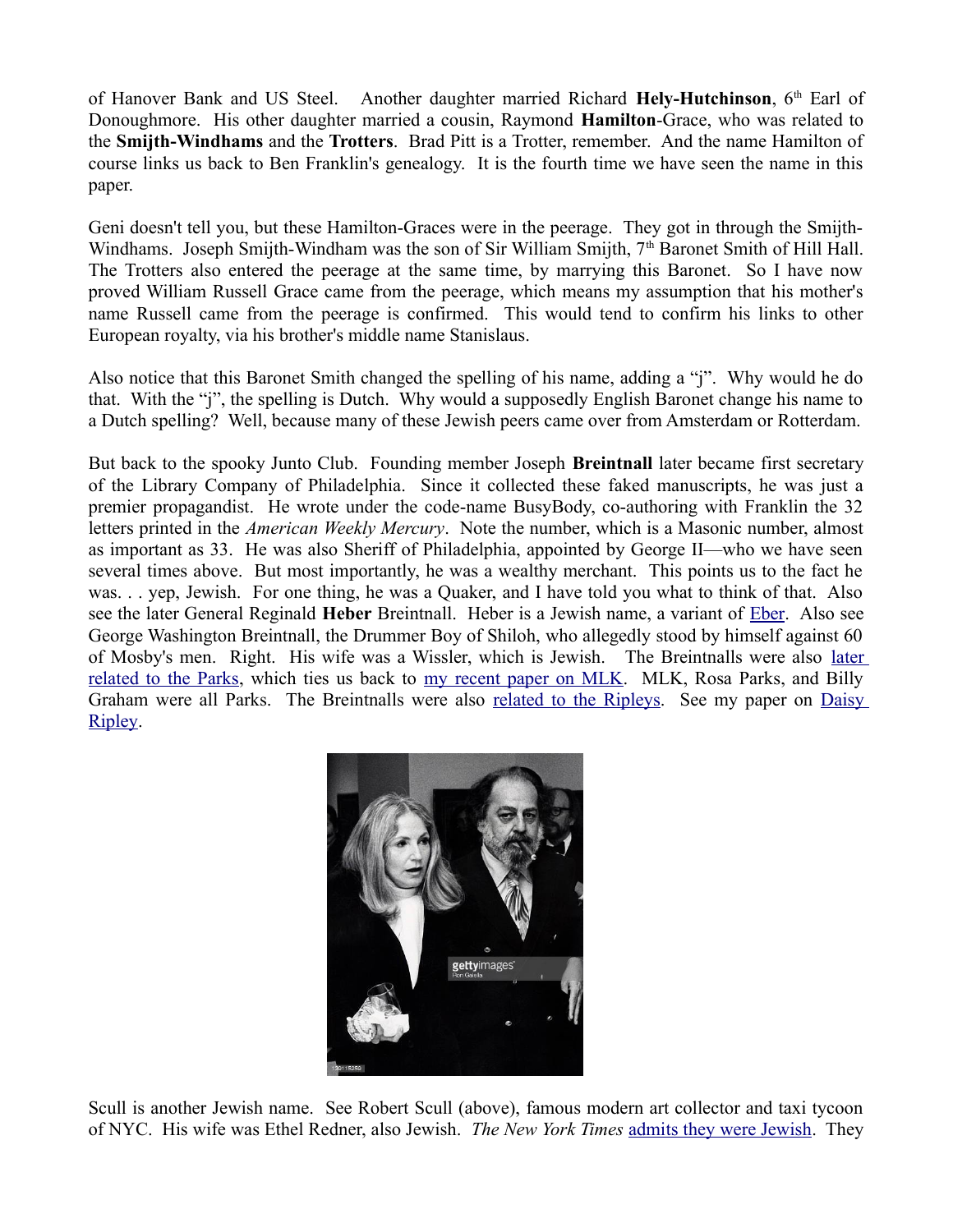helped advance the incredible price inflation of modernism in 1973 when they auctioned off a large collection of Rauschenbergs, Rosenquists, Warhols, Jasper Johns, etc. at a huge profit. I now assume this auction was faked to do just that, but I will have to hit that later.

Also see Joseph Scull, b. 1731, [son of Abel Scull.](https://www.geni.com/people/Abel-Scull/6000000000116272261) Abel's sister married Abel **Lee**, son of Elihue Lee. We saw the Lees above. These Sculls were related to the Somers and the **Paces**. [\[Pace is also a Jewish](https://www.hebrewsurnames.com/PACE) [name.](https://www.hebrewsurnames.com/PACE) See Pace Gallery, founded by Arne Glimcher in 1960. Glimcher—one of the biggest scumbags in the artworld—is Jewish and he chose the name of the gallery from a family name.] The Sculls are also descended from a Dutch woman given as [Beyers Barber.](https://www.geni.com/people/Barbara-Cornelisdr-Schuts/6000000002766404225) Given that her daughter is named Barbara, we can easily see the names have been switched. She should be Barbara Beyer. Beyer is a Jewish name, so that is why they are partially scrubbing it. Scull is supposed to come from the Dutch Scholl or Scholt, but that also looks fudged.

And on [this page,](http://freepages.genealogy.rootsweb.ancestry.com/~dphaner/HTML/people/p00000xt.htm) we hit paydirt on the Sculls. There we find the Sculls related to the Shivers, Doles, **Motts**, Hickmans, Townshends, Carpenters, **Laurences**, Lippincotts, Champions, Weavers, **Bassetts**, and Risleys (misprint for Ridleys?). The Bassetts were involved in the Salem Witch Hoax. John Proctor's wife Goody Proctor was a Bassett. Ben Franklin was also a Lawrence, remember? Lawrence=Laurence. The Champions are Jewish. See dancer Gower Champion, who married Marge Belcher, both Jewish, related to the Rosenbergs. His second wife was Karla **Russell**. Also see Patricia Champion, wife of Thomas Frist, both Jewish. Mott is often Jewish, and several prominent Quakers were Motts. Also see Jordan Mott, industrialist and founder of Mott Ironworks in New York. I suspect all the other names are Jewish as well.

Wouldn't you like to know Benjamin Franklin's middle name? I would. Some of the Franklins in his family have middle names, but many don't. I wonder why not? I suggest it is because many of these middle names are a give-away. What if his middle name were Cohen, for instance? Or Levi. That would be a game-ender, wouldn't it?

In 1732, Franklin published the first German-language newspaper in the colonies, *Die Philadelphische* Zeitung. Again, a strange thing for a Boston boy with a 4<sup>th</sup>-grade education to do. Especially one with no admitted German heritage. According to the posted genealogies, the Folgers came over from Norfolk, England, where they had been since the 1500s. The Franklins were from Northamptonshire. The Whites/Wights were also from Northamptonshire. The Morrills were from Essex. So why would Ben be publishing a German newspaper? Did he know German, and if so where and when did he learn it? The only clue we have above is the Keiths, who were Prussian ambassadors and field marshals. I have shown you Franklin was actually related to them, but his mainstream bio doesn't tell you that. We know of all the links between German and English nobility, so Ben publishing this German newspaper is just more proof he was a cloaked noble of some sort—one with direct links to Prussia.

Did Ben have a title? It is possible. His contemporary in England at the time, Sir Thomas Frankland, was Baronet Frankland of Thirkleby and Lord of the Admiralty. Thirkleby Hall was in North Yorkshire, and it was built by William Frankland, a wealthy London merchant, in 1576. I have shown you much evidence above that Ben also descended from this William Frankland, but as the lines have been scrubbed, I can't tell you exactly how. It could be through [Hugh Frankland,](http://www.thepeerage.com/p53134.htm#i531340) who we are told died without issue in 1607. Otherwise, it is not clear why any of these early Franklands are listed in the peerage at all. Since they precede the 1<sup>st</sup> Baronet by four generations and are not married to peers, they should not be listed as peers. Unless. . . this wealthy merchant was himself ennobled back to the  $16<sup>th</sup>$ century. That is actually what we would expect, since the first title is normally given to the first millionaire in the family. However, due to the later fame of Ben Franklin, not only the lines but the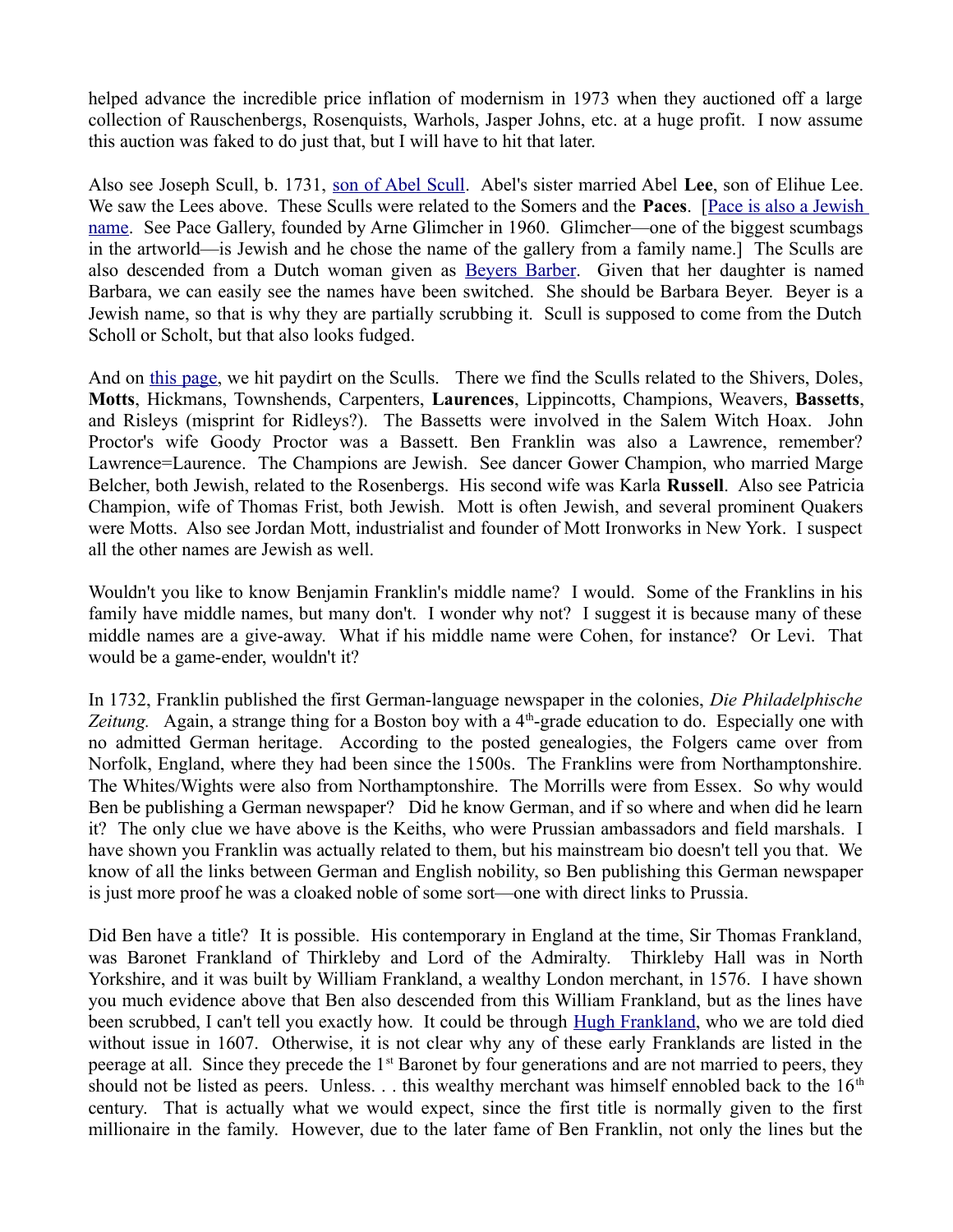titles had to be scrubbed. They couldn't have you discovering Ben was a British noble. That would explain why these early Franklands are listed in the peerage with no titles.

Anyway, Franklin also published Moravian religious books in German at the same time. This is another red flag, as you will see if you go to the page on the Moravian Church. There is nothing in Ben's mainstream bio to explain his connection to the Moravian Church, but what I have shown you above explains it, since the Church is another Jewish front. It was founded in Bohemia by Jan Hus in 1415. Here is his picture from Wikipedia:



Gee, would you say he looks German or Czech? No, he looks very Middle Eastern, doesn't he? We are told Hus' movement gained the support of the crown of Bohemia. That is because the Crown of Bohemia at the time was controlled by the **Jagiellons**, who [we have seen before, linked to the Vasas.](http://mileswmathis.com/napoleon.pdf) They were crypto-Jewish themselves. I will have to pursue that another time, but for now it is enough to know that Franklin liked to hang out at the [Moravian Sun Inn](https://en.wikipedia.org/wiki/Moravian_Sun_Inn) in Bethlehem, PA. This is yet another huge red flag that no historian ever pauses to question. It was a hang-out of not only Ben, but of George Washington, Alexander Hamilton, John Hancock, John and Samuel Adams, and Lafayette. Fourteen members of the Continental Congress stayed there at the same time in September 1777. Are you getting the picture? This was an early Intelligence retreat, and the connection of all these people to the Moravian Church of Bohemia outs them immediately as crypto-Jews working a major project. I could see that in a matter of minutes, so how is it that no one else has ever figured it out?

Wiki admits that in a 1751 pamphlet, Franklin called the Germans in Pennsylvania "Palatine Boors" who could never acquire the "Complexion" of English settlers. That has been purposely read upside down by many commenters, to indicate that Franklin was an anti-Semite. These commentators imply that Franklin was implying these Germans were Jewish, and therefore had a darker complexion. But we now see it was just the opposite. The Palatinate was not in Prussia, but in Southern Germany, around Frankfurt and Stuttgart. It was part of the Holy Roman Empire, which the Jews hated above everything else except Rome. Franklin is showing his distaste for these German natives—in the colonies as well as in Germany—who hadn't yet been wholly conquered and assimilated by the Prussian industrialists. So Franklin was actually tipping his hand here a bit, which is why that passage was soon excised from later editions. They were afraid someone might read it correctly, as I just did.

This isn't to say that area of Germany hadn't been infiltrated by Jewish lines at the time of Franklin. It had. For instance, Holy Roman Emperor Charles VII, supposedly of the ancient Wittelsbach dynasty, was the son of a Sobieski from Poland, making him Jewish in several lines. However, in the mid-1700s, the issue hadn't yet been decided on the local level, despite the infiltration of these foreign lines. These crypto-Jewish royals had made many advances, but they hadn't yet completed their take-over of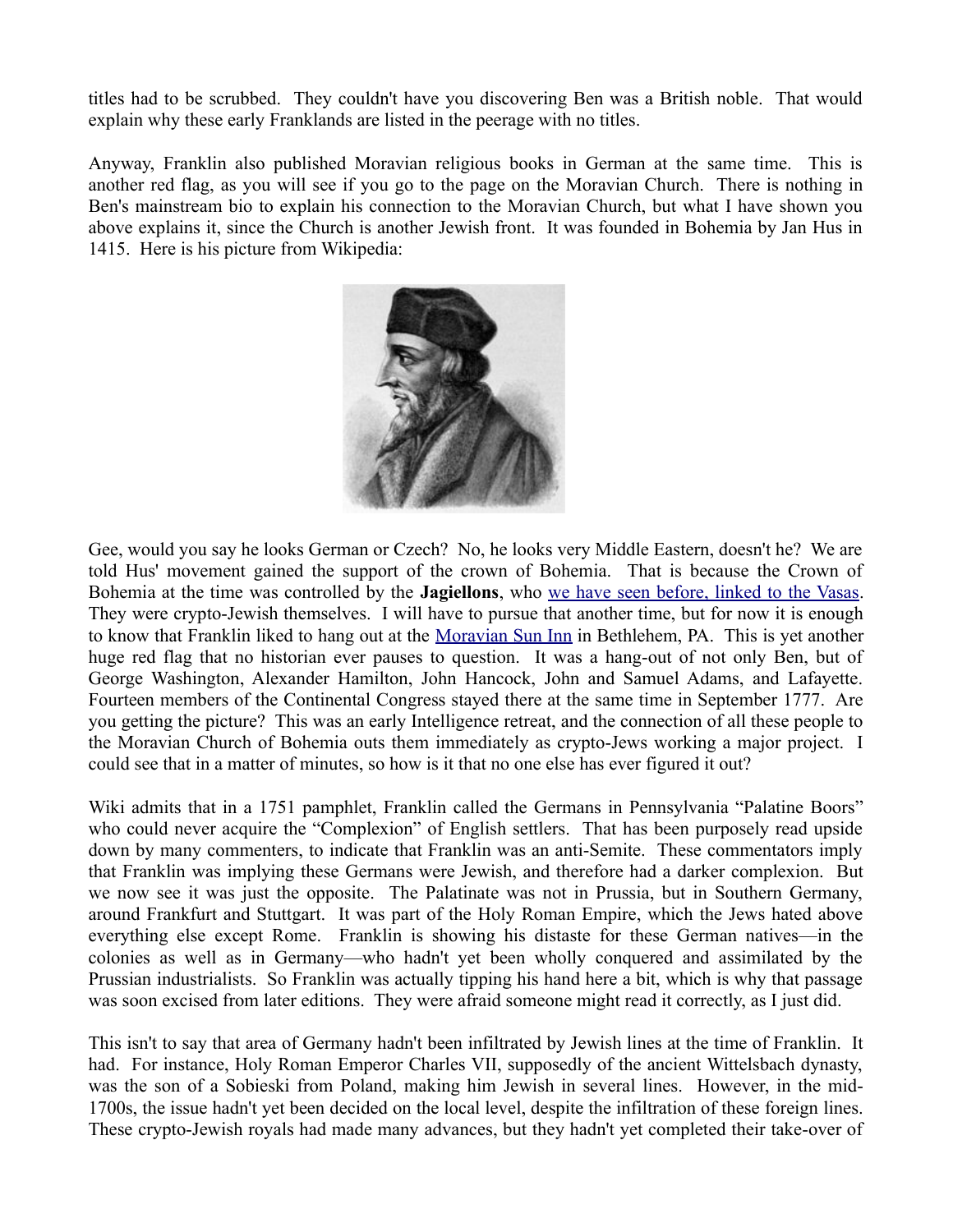all parts of Europe.

In his early years, Franklin's main project was creating a chain of newspapers. It is admitted that his was the first newspaper chain in the colonies. This should also tell us who he was, since the main use of newspapers, then as now, was not making money or "spreading virtue" (as we are told of Franklin, oivay), it was spreading propaganda and creating opinion. This was clearly Franklin's assignment, and he was fairly good at it. A corollary assignment was pushing the right "secular literature", which he also did through his newspapers, advertising the books early Intelligence wished to promote.

Amazingly, that is admitted at Wikipedia. The biographer there inserts a curious pair of sentences in the section "Coming of Revolution":

Franklin provided an early response to British surveillance through his own network of [counter](https://en.wikipedia.org/wiki/Surveillance_art)[surveillance and manipulation.](https://en.wikipedia.org/wiki/Surveillance_art) "He waged a public relations campaign, secured secret aid, played a role in privateering expeditions, and churned out effective and inflammatory propaganda."

That quote comes from Ed Crews' [2004 article "](http://www.history.org/foundation/journal/Summer04/spies.cfm)Spies and Scouts, Secret Writing, and Sympathetic Citizens", from the Colonial Williamsburg Journal. Sort of confirms my reading above, doesn't it?

At age 25 Ben became a Mason, and just three years later he was a Grand Master. That's 33 levels in 3 years, if you are counting. He edited and published the first Masonic book in the Americas, the *Constitutions of the Free-Masons*. That confirms my readings of him above: he was an extremely prominent spook from birth, groomed from the cradle to a life of projects.

And what was the first of those projects? Well, we have already seen that the press was then what it is now: a premier opportunity to lie all the time about everything. The motto of the press should have been, "Why tell the truth when a thousand lies will serve much better?" This sort of turns the whole idea of a free press on its head, doesn't it? They want you arguing about a free press, since if you maintain a free press you think your job is done. But it isn't. A free press may simply be free to spout a constant stream of fantastic lies—which is what it has done throughout American history. Yes, the media should be free of partisan government interference, but it shouldn't be free to lie. But how do you police it? Most would now consider any "policing" of the press to be undue interference on the face of it, but is that true? Not really. There is a categorical difference between outlawing obvious lies, say, and government control of the media. Sensible laws aren't normally seen as "pernicious government control". But our rulers have promoted the confusion, since of course they wish to maintain their freedom to lie.

Currently the only way to combat obvious lies in the media is to counter them, or to sue. But no one sues except in cases of libel with malice, and even that is rare. You couldn't even get standing to sue to remedy most of the fantastic and obvious lies told in the media, since you would be required to prove those lies were specific to you. In this way, the media is "free" to be *both* government-owned and a bottomless well of lies. Congress could pass strict laws against lies and propaganda, and create nonpartisan oversight bodies (as they claim to do in finance), but that isn't even close to happening. Why not? Because Congress is also government owned. Meaning, Congress is owned by the same families that own the media. So no regulation is going to get done, in any arena.

Besides, intellectuals like you and me have been so miseducated over the years by these same families, most of us would balk at any regulation of the press, automatically seeing it as government interference. In this way, any solution to the problem is stopped at its first step. But that will have to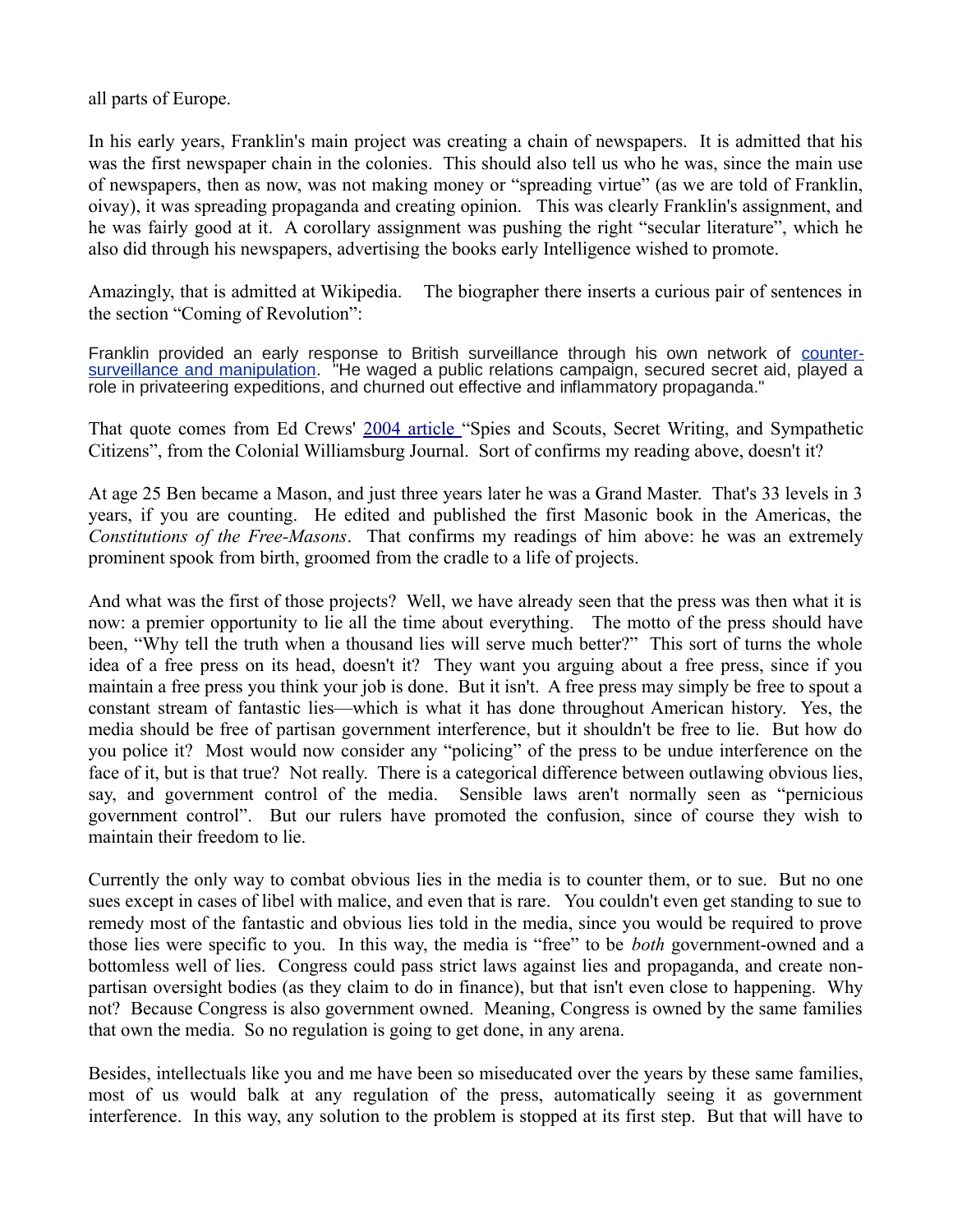be grist for a future paper.



For the next major contradiction in Ben's bio, we come to his common-law marriage to Deborah Read (above). Quite a beauty, eh? They admit she was already married, though her husband had fled to Barbados. Note the place to which he fled, which we have seen above and many times before as a red flag. They also admit that due to bigamy laws she was not free to remarry. But in the very next sentence we are told Ben established a common-law marriage with her. What? If she was not free to remarry, how could he establish a common-law marriage with her? A common-law marriage was and is legally the same as any other marriage, it simply isn't begun in front of a judge or priest. So again this makes no sense. It is a story for children who know nothing of the law or of the world. It is also told for people who can't take links at Wiki to learn things. All you have to do, for instance, is click on "common-law marriage", which is linked in the article on Franklin. If you do that, you quickly discover the contradiction.

Another problem is Ben's "illegitmate" son William Franklin. In fact, we have no proof he was Ben's son at all, since there is no documentation. We have only the word of Ben, which has turned out to be worth squat. To me, both William and Deborah look like beards for Ben, to make it look like he wasn't gay. William was supposed to have been born in 1730, when Ben was 24—the very same time Ben was getting together with Deborah. This has led some to propose William was Deborah's son. I would guess that is true, but I think he was Deborah's but *not* Ben's. Why has no historian ever proposed that, since it seems the most likely answer to the mystery. He wasn't Ben's illegitimate son, he was Ben's *adopted* son—without, of course, any adoption papers to clarify the matter. At any rate, the mystery doesn't speak well for Ben on any level. For someone always writing sanctimoniously about virtue, Ben's bio proves a hypocrite.

In a time when families were large, Ben had only one legitimate child, Sally. That also tends to confirm my guesses, since both Ben and Deborah were young and fertile: if they could have one, they could have had many. Why didn't they? We aren't told. Another clue is that Deborah never accompanied Ben on his extended trips to Europe. We are told it was due to a fear of the sea. More likely it was due to other causes, which may now occur to you. When she died in 1774, Ben didn't return for the funeral. He remained in Europe until the next year. That is also a clue, one that also comfirms my guesses.

But back to William Franklin. He was also tied to Barbados, like his mother. Remember, Deborah's real husband fled to Barbados. So it is curious to find that William later married a girl from Barbados. Her father was a wealthy landowner there. That would tend to confirm that William was the son of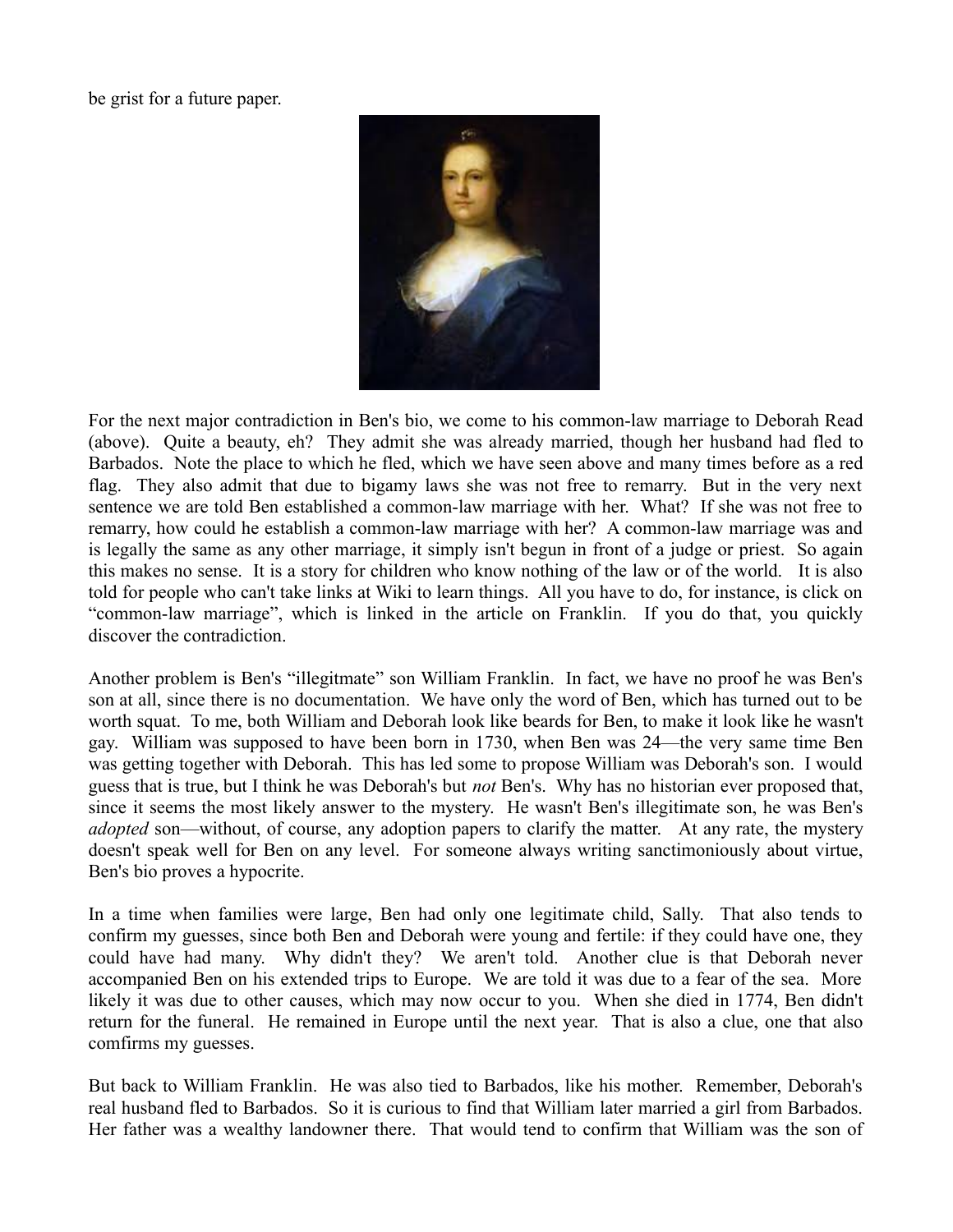Deborah's real husband, not Ben. Also confirming that guess is the fact that William became a loyalist, following the views of his Barbados relatives, not Ben. You would have thought he would cling to the views of his famous and virtuous father, but that is not what we find.

In 1733, Ben began publishing *Poor Richard's Almanack*. Note the date. He was 27. He published under the pseudonym Richard Saunders. Why do virtuous people need pseudonyms? You might ask yourself that. You might also ask why he chose the name Richard **Saunders**, seeing that Saunders is another name from the upper reaches of the peerage. Think of Frances Stonor Saunders, whom I have unwound [elsewhere.](http://mileswmathis/stoner.pdf) She is the one who wrote the book *The Cultural Cold War*, about the CIA's control of Modern Art. At the time of Ben Franklin, the Saunders in the British peerage was Arthur Saunders Gore, 2<sup>nd</sup> Earl of Arran. [His father had also been Baron Saunders.] He married an Annesley, of the Viscounts of Valentia. They were related to the **Philipps** Baronets, the **Perrots**, the **Sneyds**, and the **Alingtons**. We saw the Alingtons above, didn't we, related to the Russells and Warburtons, and therefore to Ben Franklin. This ties Ben to these Saunders in the peerage. So his *nom de plume* was no accident.

You will remember the Sneyds from [my paper on MLK.](http://mileswmathis.com/mlk.pdf) Sneyd was an alias that James Earl Ray took when he fled to Canada. The Perrots later became Perots, as in H. Ross Perot. The Philipps Baronets may be related to the Philips of the Netherlands, who we have seen in many papers (Philips Electronics, which I have linked to both Karl Marx and Elvis Presley). These Philipps were also related to the Drydens, Stanhopes, and **Wilkes**, as in John Wilkes Booth. The Stanhopes were the Earls of Chesterfield. They were related to the Hastings, Earls of Huntington, and through them [to the](http://thepeerage.com/p2465.htm#i24645) [Montagus and Nevilles.](http://thepeerage.com/p2465.htm#i24645) This links us back to Ben Franklin's genealogy again. If we click on that very Neville, we are taken once again to the 16<sup>th</sup> Earl of Warwick we saw above, as well as to the same Beauchamps and Plantagenets (3<sup>rd</sup> Duke of York).

If we return to Arthur Saunders Gore, we find that his daughter married Augustus Hanover,  $1<sup>st</sup>$  Duke of Sussex, who just happened to be the son of. . . **King George III**. So these Saunders Gores, recent Earls of Arran, had some major peerage mojo going on at the time of Ben Franklin, for reasons not immediately clear. It leads me to look at the wife of this Arthur Saunders Gore. She was an Underwood, but her mother was a **Goold**. Aha! Although we are only told she was the daughter of a Caleb Goold, and he is scrubbed, that is already enough. They are obviously Jewish, and we must suspect this Caleb Goold was obscenely wealthy, from Gold, Diamonds, Opium, or some other stinking commodity. Cecilia Gore's marriage to Augustus Hanover was in contravention of the Royal Marriages Act of 1772, but lucre justifies anything with these people.

At [Cracroftspeerage.co.uk,](http://www.cracroftspeerage.co.uk/online/content/arran1762.htm) we learn more about these Saunders, Earls of Arran. Another daughter of the 2nd Earl married John **Hamilton**, 1st Marquess of Abercorn. We have seen above that Ben Franklin was related to the Hamiltons. Another daughter married Rev. Charles **Douglas**, brother of the 17<sup>th</sup> Earl of Morton. Ben was also related to the Douglases, as we have seen. I gave you this new peerage link, because on that page you can see at a glance all the later marriages of these people, as we get nearer to the present time. This helps you see how these alliances unwind over the centuries.

Now we come to his famous kite experiment, which we find. . . never happened. Franklin *wrote* about such an experiment, it is true, but never claimed to have actually performed it. No notes were taken or published, only an account of a possible experiment. I can tell you that lightning would have little or no interest in the kite string, wet or not, or in the flying key or kite. What it would have some interest in is the vertical human body in an open field, acting as a small lightning rod. Supposing the lightning got anywhere near the apparatus, it would go straight for the body, ignoring the kite altogether. This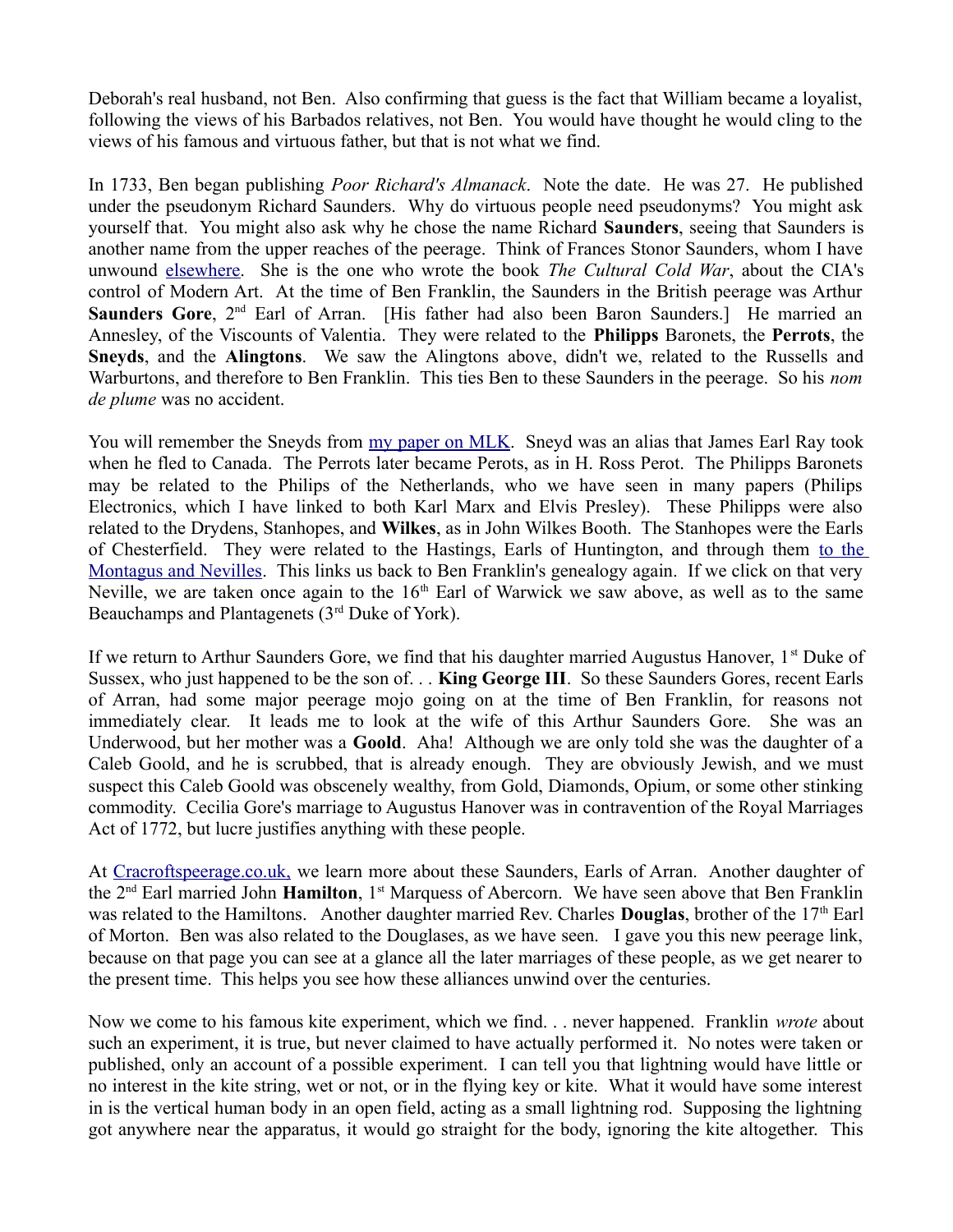was proved by Prof. George Richmann in Russia, who was foolish enough to perform a similar experiment. He was electrocuted.

Wikipedia tells us Franklin was careful to stand on an insulator, keeping dry under a roof, while performing this experiment. That is absurd. It is pretty hard to fly a kite while standing under a roof, and standing on an insulator would have broken the charge connection between sky and ground, nullifying the possibility of a strike. As usual, the entire story is a farce.

Franklin is said to have discovered the Gulf Stream, but even Wikipedia admits it was discovered at least 200 years earlier. At most, Franklin helped to map its strengths at different latitudes.

Franklin supported Huygens' wave theory of light, which choice looked good for a while. However, it has turned out to be wrong. Newton was right with his corpuscular theory, and Einstein helped prove that with the photoelectric effect. It is now known that light is made of photons, the new word for Newton's corpuscles. Mainstream physics still pushes a wave/particle duality, but that is just waffling. I have shown that photons have real spins, which create wave patterns in certain experiments, but light itself is not a wave. Light is made of real spinning particles, *which create wave patterns in the data*. The wave of light is not a field wave, but a spin wave. See my science site for more, if you are interested in this question.

Franklin understood that ice is a poorer conductor than water, but he did not understand *why*. The mainstream still does not understand precisely why, since the mainstream still doesn't understand exactly what is being conducted, or *how.* For more on this, see [my papers on structured water.](http://milesmathis.com/poll.pdf)

In 1750, Franklin began promoting the work of Dr. Samuel Johnson, especially his book *Elementa Philosophica.* Since by this time, Franklin and his spook pals were founding a whole series of colleges, they could promote this new coursework in that way. Johnson's "moral philosophy" would replace the traditional religious teaching of morality from the Bible. This requires a short diversion into this matter. As it turns out, Johnson was yet another crypto-Jewish spook, running an early version of the Theosophy project to damage Christianity. He started out teaching "Enlightenment" at Yale, but this was just a cover for malicious secularization. By that, I mean that the secularization of society wasn't intended to help people become more enlightened, but the reverse. It was intended to destroy previous ties and relationships, so that the financiers could profit by selling people a new set of ties and relationships. It was the basically the same project then as it is now. And these new relationships were not intended to provide people with more autonomy and wisdom, but less. Those who pushed these new schemes didn't want people to become more independent, they wanted them to become more dependent. This has been the movement of history ever since, so I hardly need to prove the project. The project proves itself.

At any rate, the early project at Yale failed, since the students apparently had some idea they were being propagandized. They claimed Johnson was a poor teacher and threw him out. But he was quickly assigned to a more gullible audience: he became a Congregationalist minister. The audience at Yale was too smart for him, so he sought an easier target. As usual, we have no indication Johnson had any qualifications for his new post, since we are not told he had ever studied divinity or acquired the correct degrees. But this doesn't stop Intel agents, as we know. Almost immediately, Johnson sprung his trap on his unsuspecting audience: he and nine other alleged clergymen began "questioning the validity of their ordinations". Within the year they had started the Great Apostasy, declaring for the episcopacy. You can look that up if you like, but basically it meant they were sowing the greatest dissention they could think of. They were thrown out of their positions and fled to England, where they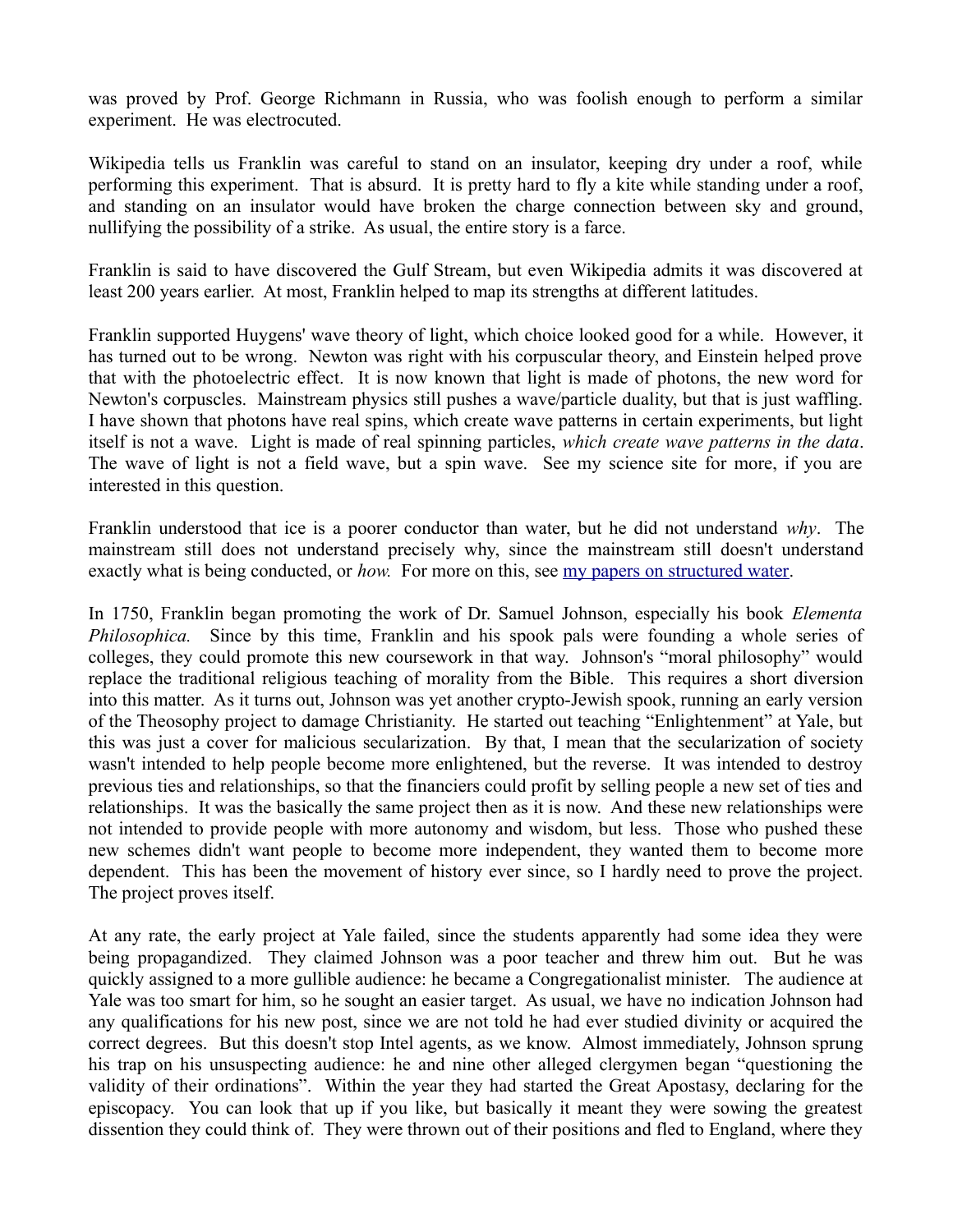were embraced warmly by the Church of England. Hooboy, is this easy! Johnson and three others were ordained by the Archbishop of Canterbury and given honorary Masters degrees at Oxford and Cambridge.

Johnson then returned to Connecticut to continue the project. Immediately he married a superwealthy widow, Mrs. Nicoll. She was a descendant of Matthias Nicoll, and the Nicolls had settled and now owned most of Long Island. Their manor was Islip Grange, **100 square miles** of what is now Islip. This is just more confirmation Johnson was a top spook. Johnson then began furiously promoting the Anglican Church (Episcopal) in the colonies. Why would he do that? To spread dissention. He even admits it. See the title of his three pamplets issued at the time: *Letters to his Dissenting Parishioners*. And who was his main target? The Puritans, of course. This was a continuation of the recent Salem Witch project, which also targeted the hegemony of the Puritans. The financiers needed to break the Church's power over the people and replace it with their own, you see. Johnson's new tie to the Nicholls' money shows how great the resources were behind this project.

The cornerstone of Johnson's new moral philosophy was "the pursuit of happiness", although we aren't told how a pursuit of happiness is moral. You can see that his project has continued down to the present day, since that is still the cornerstone of large parts of current Humanism. Already we can see that Johnson wasn't promoting morality, but short-circuiting it as best as he could. Whatever Christianity at the time was promoting, Johnson would promote the opposite. Since the Biblical definition of morality was 180 degrees away from any pursuit-of-happiness mantra, Johnson was sure to promote what he did, as a sort of anti-morality. Note that I am not defending Christianity here, I am just exposing Johnson's project. I do not see myself as a defender of Christianity, as I have said before. I just tell things like I see them.

In 1851, Johnson began working with **Trinity Church** in New York City to build a college there. Note the name Trinity, which I have shown you is a sign of Intel. Remember, we have seen the Trinity Colleges of Dublin, Oxford, and Cambridge involved in many projects, so the word doesn't signify the Trinity of God, it signifies the number three, a favorite of Intel. Also remember that Oxford and Cambridge conferred Masters degrees upon Johnson for no apparent reason. At any rate, King's College was chartered by King George II, with Johnson as first President. This college was created on Franklin's plan of the American college, in which the study of theology would be replaced with Johnson's fake moral philosophy. Franklin opened the College of Philadelphia simultaneously with Johnson' opening of King's College. It later became the University of Pennsylvania, explaining why U. of P. is such a spook college to this day. It is where Noam Chomsky and Ezra Pound arose. Also Doc Holliday, William Carlos Williams, Warren Buffett, Steve Wynn, Elon Musk, and Donald Trump. All spooks.

Don't believe me? King's College received its Royal Charter on October 31, 1754. Halloween.

The Presbyterians attacked these new colleges as an Anglican plot, which they were, in a way. But as we have seen, it was much deeper than that. This was actually a Jewish/Industrialist plot to undercut Christianity as a whole, not just Rome or the Puritans. The wealthy people funding this project wished to fully secularize society, because only in that way could they obtain complete financial and psychological control.

Are you ready for the punchline? King's College is now. . . Columbia University.

To sum up this section, we see Franklin working to secularize society, something that flies in the face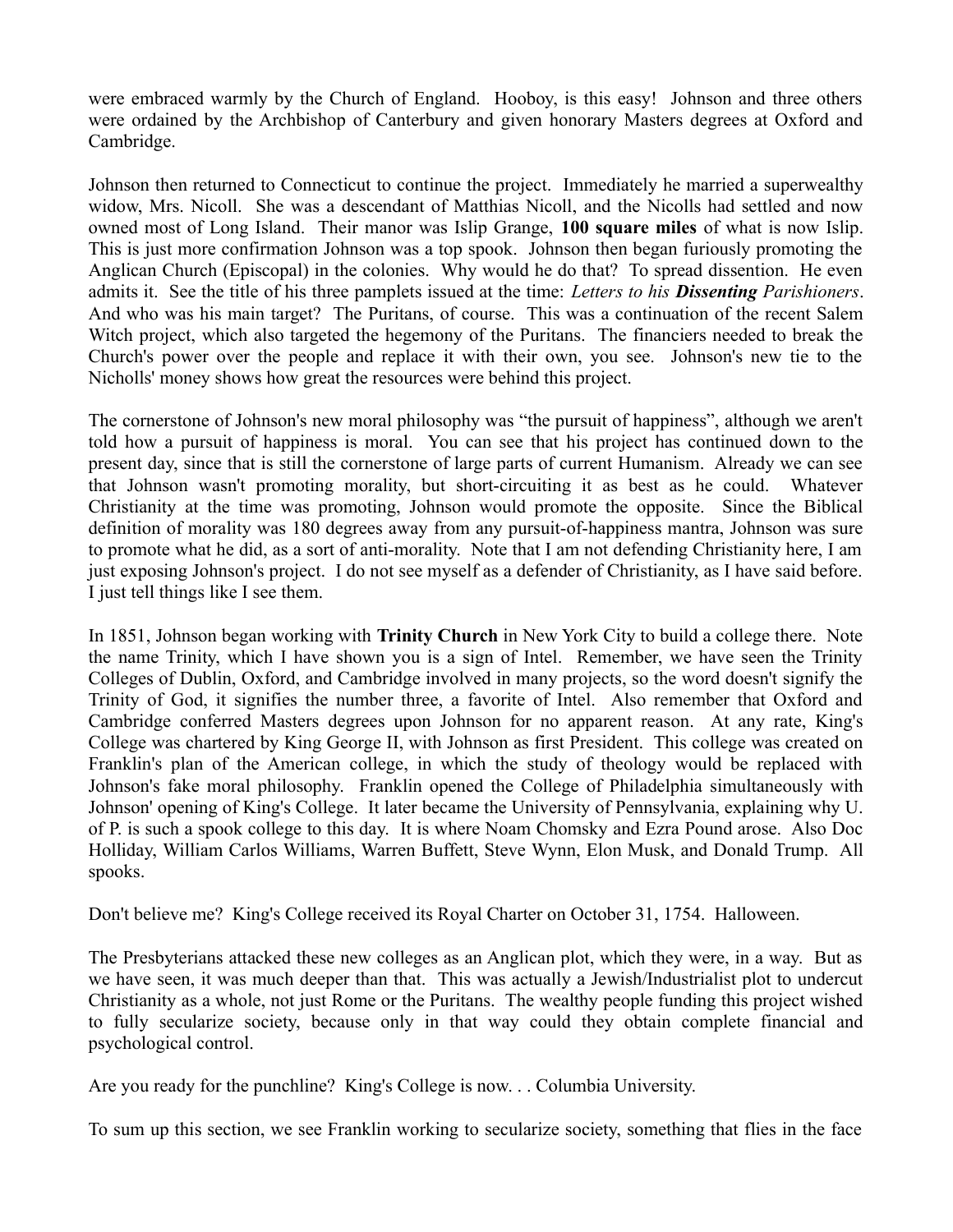of his reputation as a pious man. In fact, Franklin was a great *opponent* of Christianity, never attending services himself and later being a close friend of that old atheist Voltaire in France. As Oxford and Cambridge had awarded degrees to Johnson, Harvard and Yale awarded Franklin honorary degrees in 1753 for his work on the American college. Once Ben got this new college system off the ground, he too went to London, supposedly to lobby against the Penns. However, he accomplished nothing with that, and the mainstream bios even admit that was just his "official" reason for being there. Unofficially, he was there to consult with his relations in the peerage. Actually he spent around two decades in Europe—returning to the Colonies only on occasion—so we must assume he had been granted a partial reprieve from his projects here. Possibly he was wearied from hobnobbing with the commoners, and wished to return to his noble roots.

Although sold as a revolutionary, in 1764 Franklin called for a change from proprietary to a Royal government. That should look very strange to you. We are told he did this to counter the hegemony of the Penns, but in any case he was arguing for the Royals just 12 years before 1776. Although he was Speaker of the Pennsylvania House, this call for a Royal government cost him his seat. In 1765, while claiming to oppose the Stamp Act, he recommended a friend for the post of stamp distributor for Pennsylvania. Locals weren't fooled by his empty words and nearly burned his house down. Learning his lesson, he became a much better liar on the subject, and supposedly helped lead to its repeal.

In 1756 Franklin became a member of the Royal Society of the Arts, founded two years earlier. This further cements his spook status. As does his membership in the Lunar Society. It was founded by the industrialist Matthew Boulton, who just happened to be married to a **Robinson**. Another founder was Erasmus Darwin, whose wife was a **Howard**. The Howards were Earls of Carlisle and Dukes of Norfolk, closely related to the Cavendishes, Spencers, Leveson-Gowers, Boyles, Saviles, Russells, and Stanleys. Therefore, we may assume this Erasmus Darwin was also related to Ben Franklin.

While in England, Franklin was awarded an honorary doctorate by Oxford College. Though I used to read these things as signs of distinction, I no longer do. They are signs of Intelligence. While in Ireland, Franklin stayed with Wills **Hill**, the Earl of Hillsborough. He would soon be the Secretary of State for the Colonies 1768-1772. He was also President of the Board of Trade. His wife was Margaretta **FitzGerald**, daughter of the 19<sup>th</sup> Earl of Kildare. Her mother was an O'Brien, daughter of the 3rd Earl of Ichiquin and Mary **Villiers**. These were the Villiers, Viscounts Gradison. Sir George Villiers, Mary's great-uncle, was married to Audrey **Saunders**. Ben Franklin was a Saunders, remember, and wrote under the name of Richard Saunders in *Poor Richard's Almanack*. Mary Villiers' mother was Lady Frances **Howard**. We just saw the Howards with Erasmus Darwin, didn't we? So Franklin was hopping from one noble house to the other. These Howards were the Earls of Suffolk, related to the Dukes of Norfolk. Sir George Villiers married Barbara St. John, whose grandmother was Anne **Basset**. We saw the Bassetts above, didn't we? Do you remember where? In Salem. John Proctor's wife was a Bassett. Through the O'Brien's, these people were related to the **Boyles**, Earls of Orrery, who we just saw in the previous paragraph. They were also related to the Gordons, Lords of Gight. You also know the Gordons as the Byrons. Lord Byron was George **Gordon**.

So, let's pause and take breath. I remind you that Franklin was lodging with this Earl Hill in Ireland, just a few years before the American Revolution. This Earl Hill would soon be the Secretary of State for the Colonies, which means he was a top King's Man. He was a premier Tory or Royalist, and he was not on the side of the Americans. Rather, he was their British overseer. He should have been the enemy. The Earl Hill was promoted in 1779 to Secretary of State for the Southern Department, which means he was Secretary of State of Great Britain for South England, Wales, Ireland, and the Colonies. So he was very high up in the hierarchy during the War. What all this should tell you is that Ben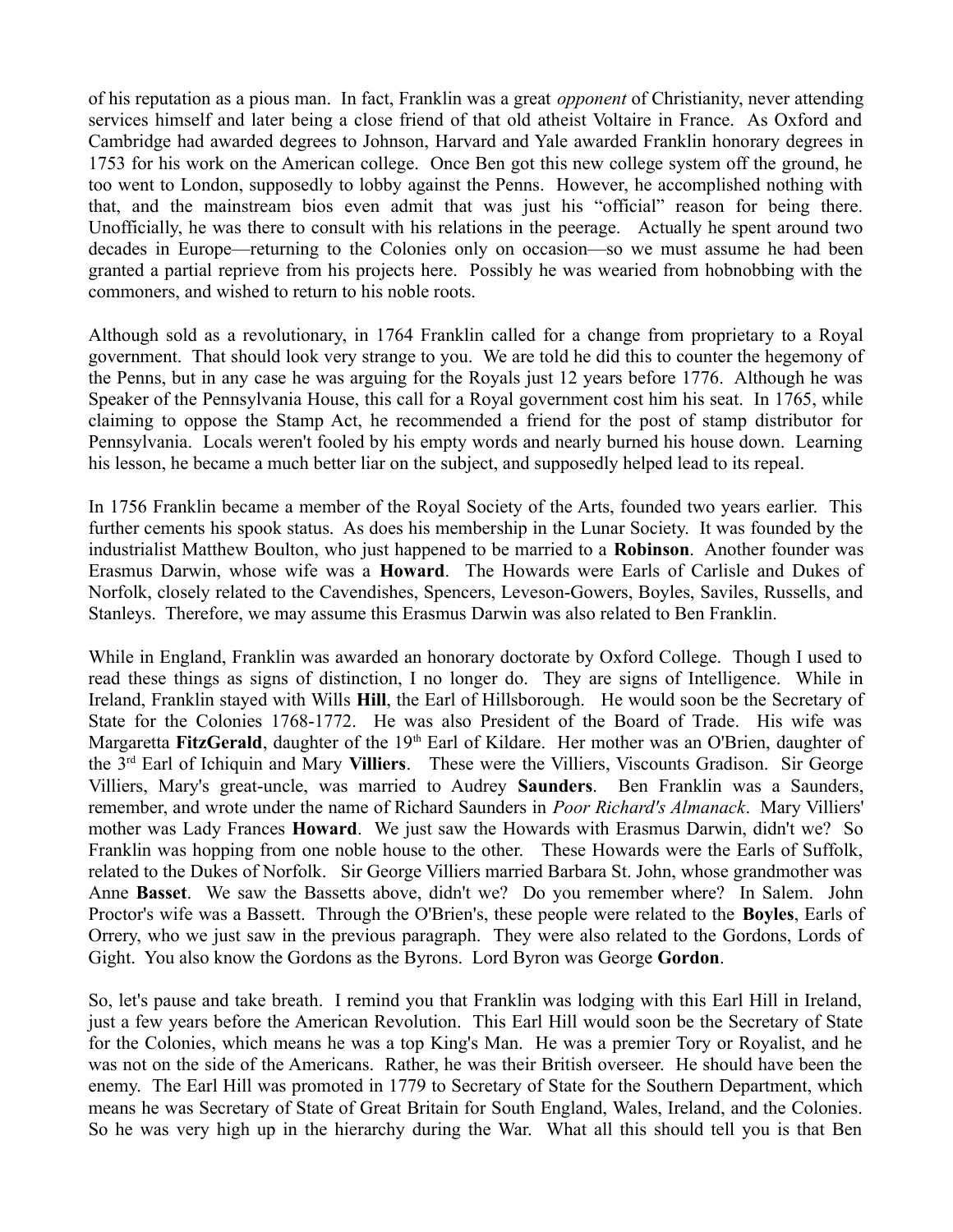Franklin was a cloaked British noble, and that he was never a real revolutionary. I am not sure there *were* any real revolutionaries. Both sides of the War appear to have been managed. Franklin's close relationship to all these peers in the two decades leading up to 1776 is all the proof you should need of that.

As more proof, Franklin sat with the members of the Irish Parliament in those years, rather than in the gallery. Astonishing. And also strictly against the rules. But these people make the rules, so they don't have to obey them. In the next section at Wikipedia, we are told,

Franklin spent two months in German lands in 1766, but his connections to the country stretched across a lifetime.

What does that mean, exactly? His logical and lawful connections to Germany are never explicitly stated. So much is clandestine here that I can only assume his major connections were to German Intelligence and the German aristocracy, as with his British connections.



In the next year, Franklin visited Paris with his "normal travelling partner", Sir John Pringle (above). Aha! Code for gay lover? It is likely, since Pringle, though married, also spent little time with his wife. They had no children. Pringle was a 1<sup>st</sup> Baronet and President of the Royal Society, indicating a major spook. His father was the 2<sup>nd</sup> Baronet of Stichill, also indicating strange goings-on. Sir John's brother Robert was the 3<sup>rd</sup> Baronet of Stichill, which means these two brothers were both Baronets of different demesnes. I have never seen that. These Pringles were related to the **Scotts**, Earls of Buccleuch; the Baronets Hope; the **Murrays** of Blackbarony; and the **Hamiltons** of Innerwick. Through the Murrays, the Pringles were related to the **Douglases**, Earls of Angus. This indicates that Pringle was a cousin of Ben Franklin, since they were both related to the Hamiltons and Douglases. These particular Douglases link us to everyone, including the **Kennedys**, the Crichtons, the Gordons again, the Stewarts, the **Keiths,** the Flemings, and so on. Note the Keiths, one of whom we saw above as the Governor of Pennsylvania. The Keith we find at this point in the search is Sir John Keith. He married Lady Jean Stewart, daughter of King Robert II of Scotland.

The 2nd Baronet Pringle's brother Lord Newhall married a Katherine Johnston, scrubbed at thepeerage.com. Could she be related to Dr. Samuel Johnson above? Maybe.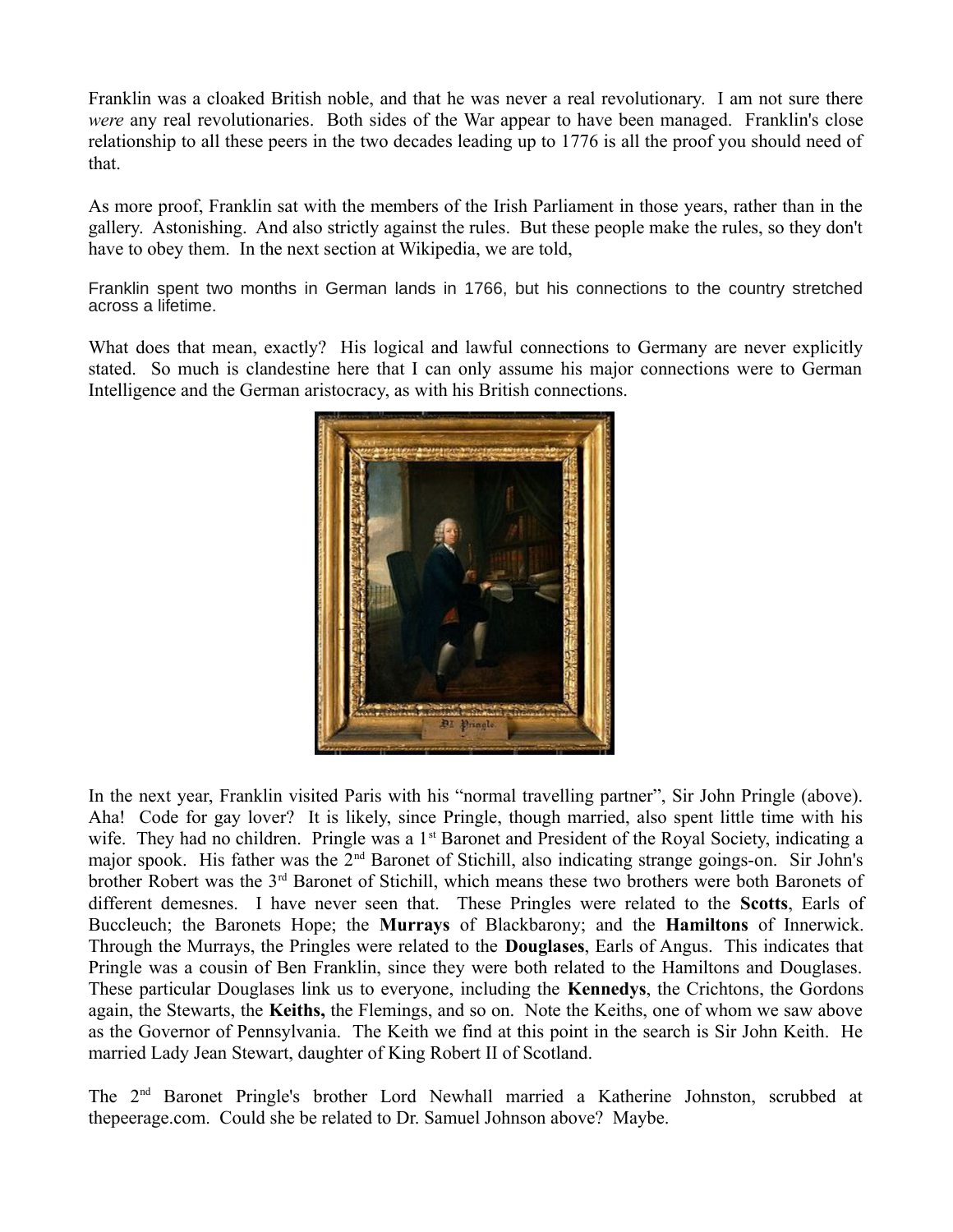Pringle was the professor of moral philosophy at the University of Edinburgh, so he was working on the same project as Samuel Johnson above, as well as Franklin. Remember the first tenet of this moral philosophy: "seek happiness". Not far from "seek pleasure", is it? Most people wouldn't know the difference. Pleasure-seeking is hardly a morality.

After the War of the Austrian Secession, Pringle became physician to the Duke of Cumberland. That would be Prince William Augustus, son of King George II and uncle of King George III. Pringle later became George III's personal physician. So Franklin's long-term "travelling partner" was the personal physician of the King. Let that sink in.

But let's pause on Prince William Augustus for a moment. His godparents were the King and Queen of Prussia, so we see the Prussian link again. The King was Frederick William I and the Queen was Prince Williams' aunt, Sophia of Hanover. [To better understand the relationship, it helps to know that the King of Prussia's great-grandmother was Elizabeth **Stuart**, Queen of Bohemia. Her father was King James I of England. It also helps to know that her 3g-grandmother in the maternal line was Anna **Jagiellon**. Anna's father was Casimir IV Jagiellon, King of Poland. We have seen him in previous papers.] Prince William never married, so he too may have been gay.

As for Pringle, he was a good friend and student of Albrecht von Haller, the famous "Swiss" physiologist. However, Haller is often a Jewish name, as you can see by searching on "Haller Jewish". Here's a clue from his bio:

Before he was ten he had sketched a [Chaldee](https://en.wikipedia.org/wiki/Chaldee) grammar, prepared a [Greek](https://en.wikipedia.org/wiki/Koine_Greek) and a [Hebrew](https://en.wikipedia.org/wiki/Hebrew_language) vocabulary, compiled a collection of two thousand biographies of famous men and women on the model of the great works of **Bayle and Moréri**, and written in *Latin* verse a satire on his tutor, who had warned him against a too great excursiveness.

Right. The stuff they expect you to believe. However, the Hebrew vocabulary is a clue, since a Swiss Calvinist would not have been taught Hebrew at the time. Another clue is that Haller's parents are not given in his bios. If we go to Geni.com, we get a nice clue: Haller's mother was an **Engel**. That should probably be Engels, which ties us to Friedrich Engels. [See my paper on him.](http://mileswmathis.com/engels.pdf) Haller's paternal greatgrandmother was a Glanzmann, also probably Jewish. Haller's wife's maiden name is suppressed at Geni as well, another clue. One of Haller's grandsons became a prominent banker. The Hallers are still prominent bankers, both in Europe and in the States. See for example Mendel Joseph Haller, who founded the bank Haller, Sohle and Co. in 1794 in Hamburg. These Hallers were related to Baron Stieglitz, court banker for Alexander I of Russia, and cotton merchant Louis Liebermann, father of the painter Max Liebermann. Stieglitz links us to the famous photographer Alfred Stieglitz, husband of [Georgia O'Keeffe.](http://mileswmathis.com/mabel.pdf) All these people are of course Jewish.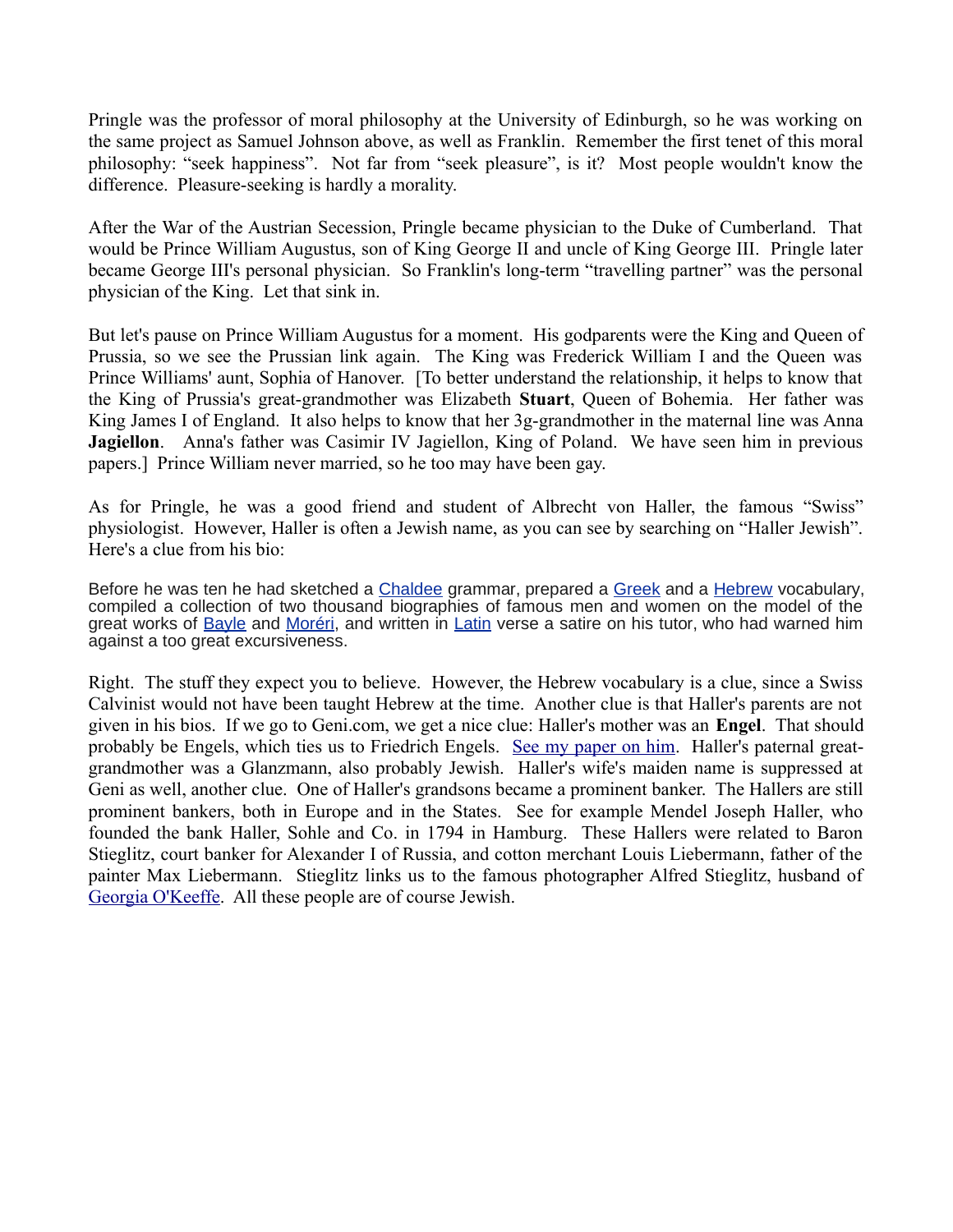

Still not convinced Franklin was gay? Well, you may wish to study the portrait above. Who is that? That is Franklin at age 34. I bet you have never seen that. I hadn't until today. It is mostly suppressed. I think you can see why. The older portraits of him are much less telling, aren't they? My guess is other portraits have also been suppressed, since if you search on images of Franklin, you get almost nothing except a couple of him in old age. Most are based on a single image. But since Franklin was actually from these noble families, we would expect far more images of him like the one above. These people love to have themselves painted and drawn, as we know. The portrait above is actually a detail of a larger portrait:



Notice his hand in his vest, like we have seen with Napoleon, Marx, and many others.

Now let us take a quick look at the Hutchinson Letters Affair of 1773. Franklin is said to have leaked some letters from Thomas Hutchinson, Governor of Massachusetts, and his Lieutenant Governor Andrew Oliver. Franklin was still in England at the time, so he must have gotten the letters there. He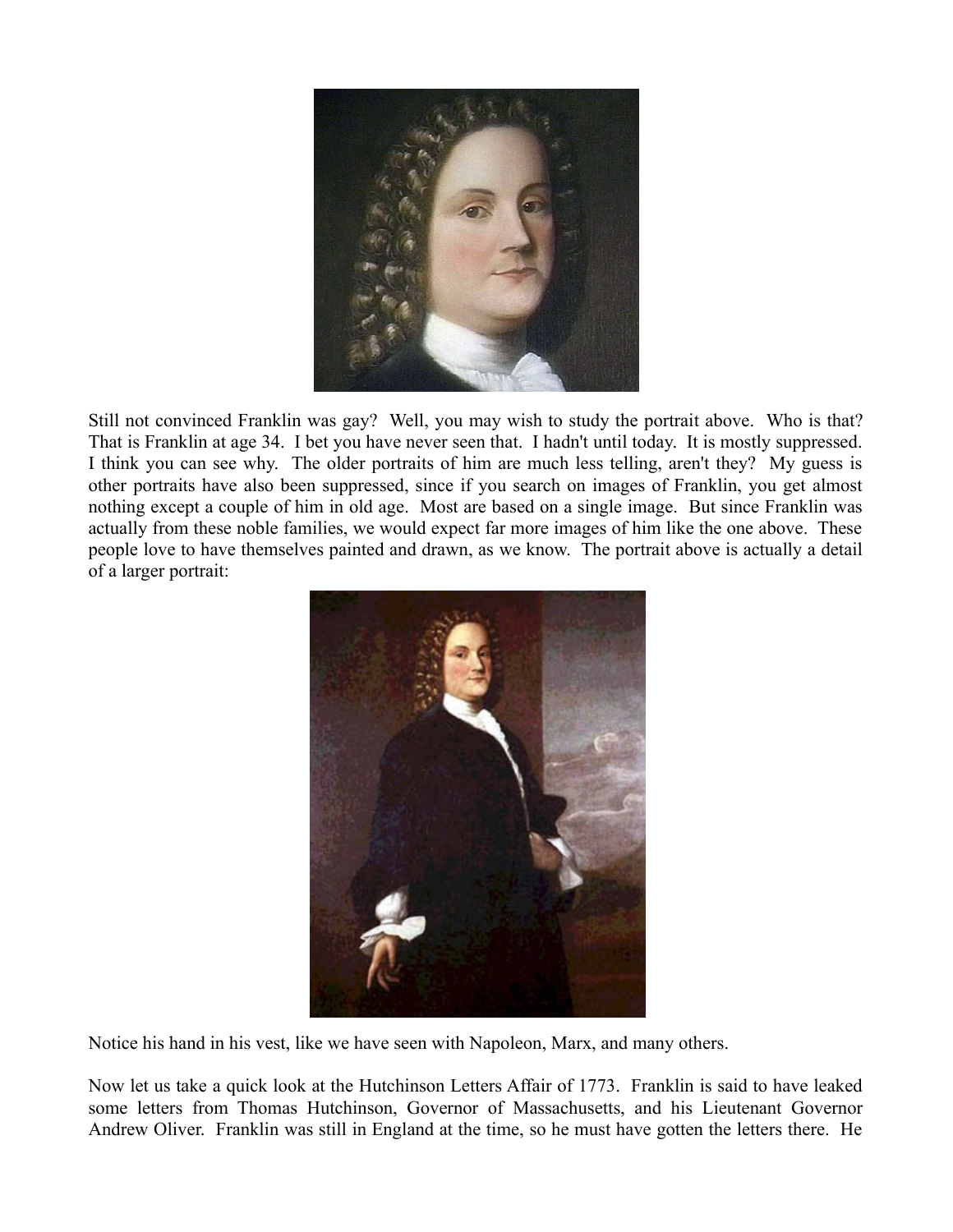had to send them back to Boston, where they were published by the *Boston Gazette*. These letters showed that Hutchinson and Oliver had been ordered to crack down on the locals by the King. This was another managed event. It was a controlled leak. How do I know? To start with, letters like this don't just accidentally get leaked. Leaks of this nature are almost always controlled. More importantly, I know because both Hutchinson and Oliver were of peerage families, like the rest of these people. We saw the Hely-Hutchinsons above, didn't we, Earls of Donoughmore, related to the Graces, Eyres, Robinsons, **Hamiltons**, Trotters, etc. Oliver was the brother-in-law of Hutchinson, and the Olivers are also in the peerage, related to the **Hamiltons**, the **Disneys**, the Turners, and so on. Through the Hamiltons, the Hutchinsons and Olivers had been related for generations. Through the same Hamiltons, they were also related to. . . Ben Franklin. So do you really think Franklin was outing his own people? Of course not. This was a another controlled event, and we may assume the main point of it was to rehabilitate Franklin. He was on his way back to the Colonies after two decades hobnobbing with these nobles, so he needed some serious whitewashing. What better way to cleanse him than to fake this event in which he looked like a great patriot?

As usual, it was the wealthy merchants faking the event, since if you go to the page for Andrew Oliver, you find he was from a family of millionaire merchants. His mother, a Belcher, was from another family of millionaire merchants, and the Belchers had also been Governors of Massachusetts. The Olivers money came from. . . textiles, of course. As for the Hutchinsons, you will remember them from my paper on the Salem Witch hoax. Remember Elisha Hutchinson, the Boston magistrate who ordered George Burroughs to be apprehended? Also remember Elizabeth Hutchinson Hart, daughter of Anne Hutchinson, who was arrested for witchcraft in Salem and imprisoned. Also a different Anne Hutchinson, wife of William Hutchinson, *a wealthy cloth merchant*. She is now sold as an early feminist, but she was actually an early spook from this prominent family of cloth merchants and spooks. She stirred up dissent somewhat like we have seen Samuel Johnson do later, and for the very same reason. She was tried for heresy and traducing the ministers (fomenting dissent), and excommunicated. Her project having failed, her death was soon faked. A few months after the death of her husband, she was supposedly killed by hostile Natives.

But back to Franklin. He was actually present in London at the Privy Council hearing on the matter of the Hutchinson Letters. Although he was allegedly lambasted, nothing of consequence happened to him except his dismissal as Postmaster General. Since he had been away from the Colonies for years, that sinecure apparently meant little to him. It didn't matter anyway, since the Continental Congress made him Postmaster General again a few months later. Hutchinson was recalled and returned to England, which tends to confirm my reading. It proves he wasn't American to start with, but only a British governor. His real home was in England. His term was about to end anyway, so his recall meant nothing. As for Oliver, he allegely suffered a stroke and died immediatley in 1774. Believe that if you must.

[**Addendum next day**: a reader wrote in to tell me I missed Robert Morris in this exposé, so I am inserting him here. Morris was a wealthy merchant from **Liverpool** who financed the American Revolution and signed the Declaration of Independence. He controlled the Continental Navy. Morris was called the most powerful man in America after Washington. He was made a partner in the **Willing** Bank at age 24. This later became the Bank of North America and then the Bank of the United States. Robert Morris' mother is given as a Murphet at Wikipedia, but we may assume that is a slur of **Murphy**. But what I have to add is that Morris was probably also a peer, related to the Morris Baronets and later Barons. Robert Morris' father was also Robert Morris. John Morris, 1<sup>st</sup> Baronet, was the son of Robert Morris. The dates match. And if we move ahead a bit, we find the Baron Morris of Manchester who just died in 2012 was the son of Jessie **Murphy**. Curiously, thepeerage does not tie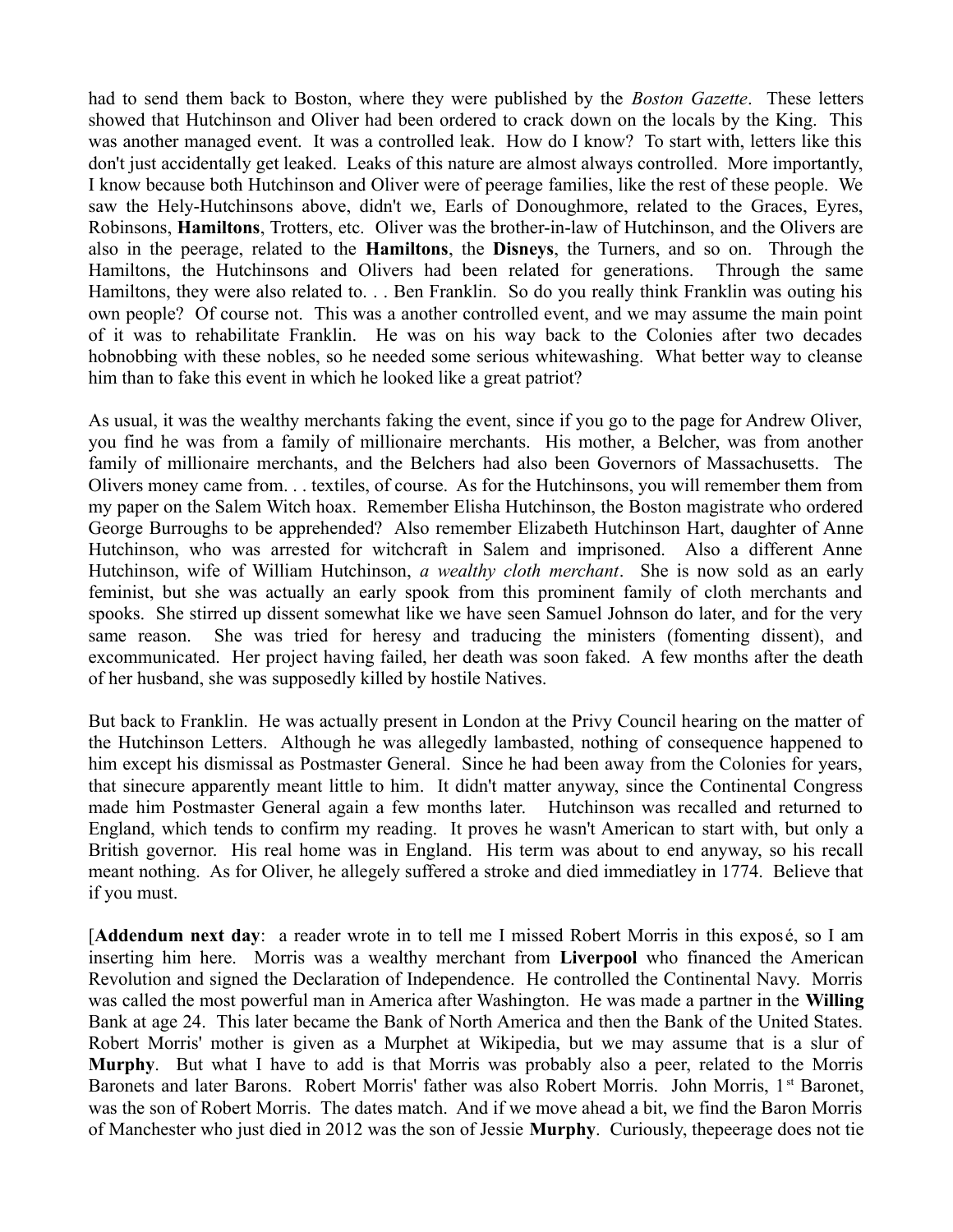him to any previous Morrises of the peerage. But the earlier Barons Morris of Kenwood were related to the **Isaacs** and **Cohens**. If we return to the Baronets, we find they were related to the Jenkins and Parrys. At thepeerage these Jenkins and Parrys are scrubbed, but we find with more digging that they were related to Murphys. We also find that the Morrises are related to Musgraves, **Daniels** and **Crawfords**, which links us to the others families in this paper, including the Franklands. Are they also related to the Stanleys? You bet. The Stanleys at the time are related to everyone here, including the Leighs, the Pitts, the Owens of Anglesey, the Seymours, the Rogers, the Greys, the Herberts, the Parrs, the Stanhopes, the Breretons, the Dudleys, the Cecils, the Hamiltons, the Spencers, the Mainwarings, as well as the Crawfords, Murphys, and Morrises.

If we search this from Morris' end, we find his mother and paternal grandmother are scrubbed at Geni, just as we would expect. Also scrubbed at Wikitree and Geneanet. But his daughter married a Cox and his granddaughters married a Moore and a Carpenter. Another daughter married a Nixon. Moore, Carpenter and Nixon link him again to all the same families.

Before we continue, let's return to the name Willing above, as in Willing Bank. Who were these people? Well, they were also in the British peerage, although it is difficult to find out why. The earliest is [Charles Willing,](http://thepeerage.com/p58447.htm#i584470) b. 1710 in Bristol, England, d. 1754 in Philadelphia. The only link to peers I could find is Charles' granddaughter, who married a Stirling. The Stirlings were related to Campbells and Ruthvens. Stirling was the  $1<sup>st</sup>$  Baronet of Faskine. His brother was a Vice-Admiral. The  $2<sup>nd</sup>$  Baronet married a Byng, whose grandmother was a Pratt. She was the daughter of Charles **Pratt**, 1<sup>st</sup> Earl Camden, and she married the Baronet James, son of Jane **Holt**. This links us back to Ben Franklin, of course, who was a Pratt and a Holt. This means that Ben Franklin was related to the Willings of Willing Bank. And through them he was related to Robert Morris.

Charles Pratt had a sister named Anna Maria, and she married Thomas Barrett-**Lennard**, 17th Lord Dacre. Through the Lennards, we link to all the same names again, including the Palmers, Moores, Hamiltons, and Villiers. Through Anne Palmer, we go to her father, King Charles II. Through the Moores, we hit the Spencers again. We also hit the **Cusacks** and Darcys, which explains where the actors John and Joan Cusack came from. The Cusacks are related to the O'Tooles (Peter O'Toole), and through them to the FitzGeralds. Through the Moores, we quickly come to the Coles, and through them to the **Molyneux**, the Whalleys (think Val Kilmer's wife), and the **Booth**s. The Booths take us to the Warburtons, and through them to the Breretons and Leighs again. The Booths of the  $17<sup>th</sup>$  century were the Barons Delamer, the 1<sup>st</sup> of whom married Lady **Clinton**, daughter of the 4<sup>th</sup> Earl of Lincoln and Bridget Fiennes (think actor Ralph Fiennes). [Remember, there was a General Clinton, leader of the British forces in the Revolutionary War.] This Booth also married a **Grey**, daughter of a **Cecil**. Which takes us back to the **Nevilles**. The mother of this Booth was an **Egerton**. His son was the 1st Earl of Warrington, who married a Langham, whose mother was a **Pomeroy.** See [my paper on John](http://mileswmathis.com/reed.pdf) Reed, where we find Warren Beatty is a Pomeroy. I couldn't help that short diversion, since I still find it a thrill to discover all this sitting in plain sight in the peerage pages.

Another reader sent me [a link](https://msuweb.montclair.edu/~furrg/fc/deacononfranklin.html) to other research indicating Franklin was an agent—research I was not aware of when I wrote this paper. It is an article published in *Argosy* in 1970, relating facts compiled by Richard Deacon. I don't confirm everything at that link—especially the idea Franklin was a ladies' man—but much of it does ring true. Note especially Franklin's link there to Lord le **Despencer**. Even without the link to the Hellfire Club, this would confirm my lines of research above. For one thing, this Lord (Baron) le Despencer married a **Gould**. That's Jewish and equivalent to the **Goold** we saw above. This may explain how Despencer became Chancellor of the Exchequer. [Despencer was also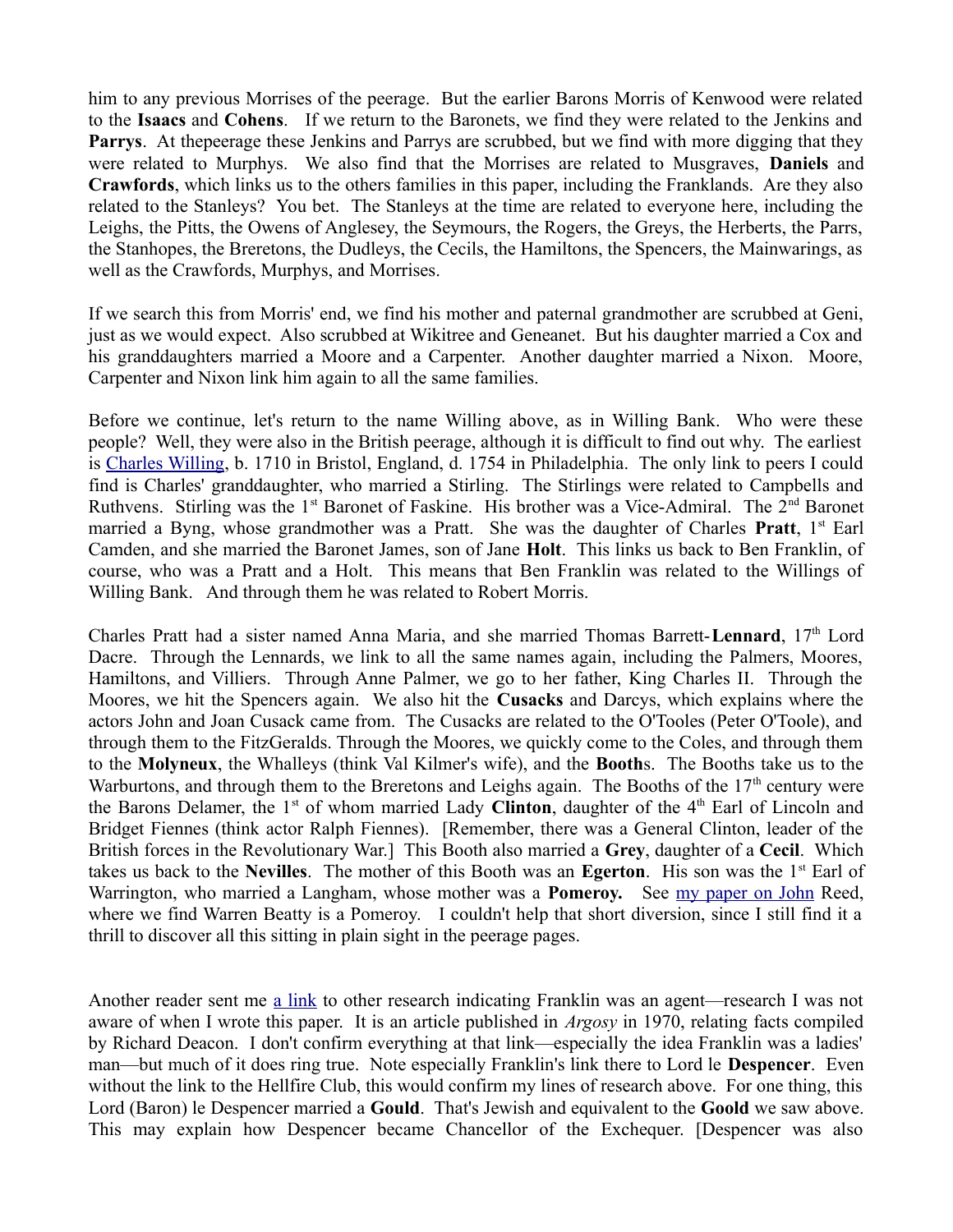Postmaster General, like Franklin.] For another, although an alleged rake, this Despencer had no confirmed children. Rachel Dashwood Lee was supposed to be his illegitimate daughter, but there is no documentary confirmation of that. Since she was later used in projects (allegedly being kidnapped by **Gordon** brothers), she looks like another agent inserted into these stories. She was married to a Lee, another clue in that direction. Wikipedia goes out of its way to tell us she learned Hebrew, a curious thing to include in a short bio, and a very curious thing for a lady of the peerage to have done at the time. There is a Rachel Dashwood in the peerage, but it is Lord le Despencer's older sister. Also of interest is that Despencer was related to the Baronet Dashwood-**King**. The name King is a staple of my papers of the past several years. Likewise worth knowing is that Despencer's uncle was Thomas Fane, the Earl of **Westmorland,** an ancestor of George **Orwell**. This linked Despencer to the Blairs, Montagus, and **Gordons**, so it looks like Despencer just hired a couple of nephews to pretend to kidnap his fake daughter.

The Fanes were related to the De Veres, and through them to the **Townshends** and **Bacons**. And yes, these are Bacons of Sir Francis Bacon. The Townshends were the Viscounts Raynham. Through the Ashes they were related to the **Pitts**. The 7th Earl of Westmorland married a **Cavendish** (Duke of Devonshire), and through them was related to Butlers, Cecils, FitzGeralds, Berkeleys, Howards, Dudleys, Greys, and so on.

But back to the *Argosy* article. Note something the author there fails to circle: the British diplomat Richard **Oswald**. I showed in my [last paper on Kennedy](http://mileswmathis.com/jfkgay.pdf) that Lee Harvey Oswald was actually descended from the peerage as well, so he is probably related to this Richard Oswald. In fact, the first name **Lee** may be another indication of that, since these people tend to have all surnames. Their first names are just recycled last names. We saw Lee/Leigh many times above, didn't we, including about two paragraphs ago? Even better, Thomas Fane, Earl of Westmorland had a daugther Susan who married John Drummond. Drummond's mother was Lady **Hervey**. So Oswald's real name may have been Lee **Hervey** Oswald. The Herveys were Earls of Bristol.

Another clue in the article is the Chevalier de **Beaumont**, a spy skilled in crossdressing. His friendship and correspondence with Franklin again confirms that many of these people may have been gay.

Also interesting is Franklin's representation of the State of Georgia. I hadn't realized Franklin had any connections so far south. This is interesting because of the [State of Franklin,](https://en.wikipedia.org/wiki/State_of_Franklin) which almost became a 14<sup>th</sup> state in 1784. It was located just north of Georgia, and was offered by North Carolina to Congress as payment for debts. We must assume Franklin was named for Ben Franklin. What is most interesting is that the encyclopedias admit this State was also called **Frankland,** confirming my analysis above.

This article tries to spin Franklin's spying for the British as part of a larger plan that "included both a free America and an all-powerful British Empire", but that spin falls flat. But it may be why the article was initially published. It appears to me that the authors are admitting things already known, then trying to defuse their importance and divert us into other channels. Other than that, the article does contain much information we can use here.]

Franklin had almost nothing to do with the Revolution after 1776, since he moved to Paris in December of that year, staying for almost a decade. Franklin actually spent more time there working on the upcoming French Revolution, which I have shown was also managed. His main ally in this project was **Mirabeau**, whom I outed in my paper [on the French Revolution.](http://mileswmathis.com/frev.pdf) You may remember that I circled there the fact that Mirabeau was awarded the Grand Cross of the Order of **Vasa** by the King of Sweden, Gustav III. Indicating Mirabeau was both a spook and a crypto-Jew. Therefore, the fact that Franklin